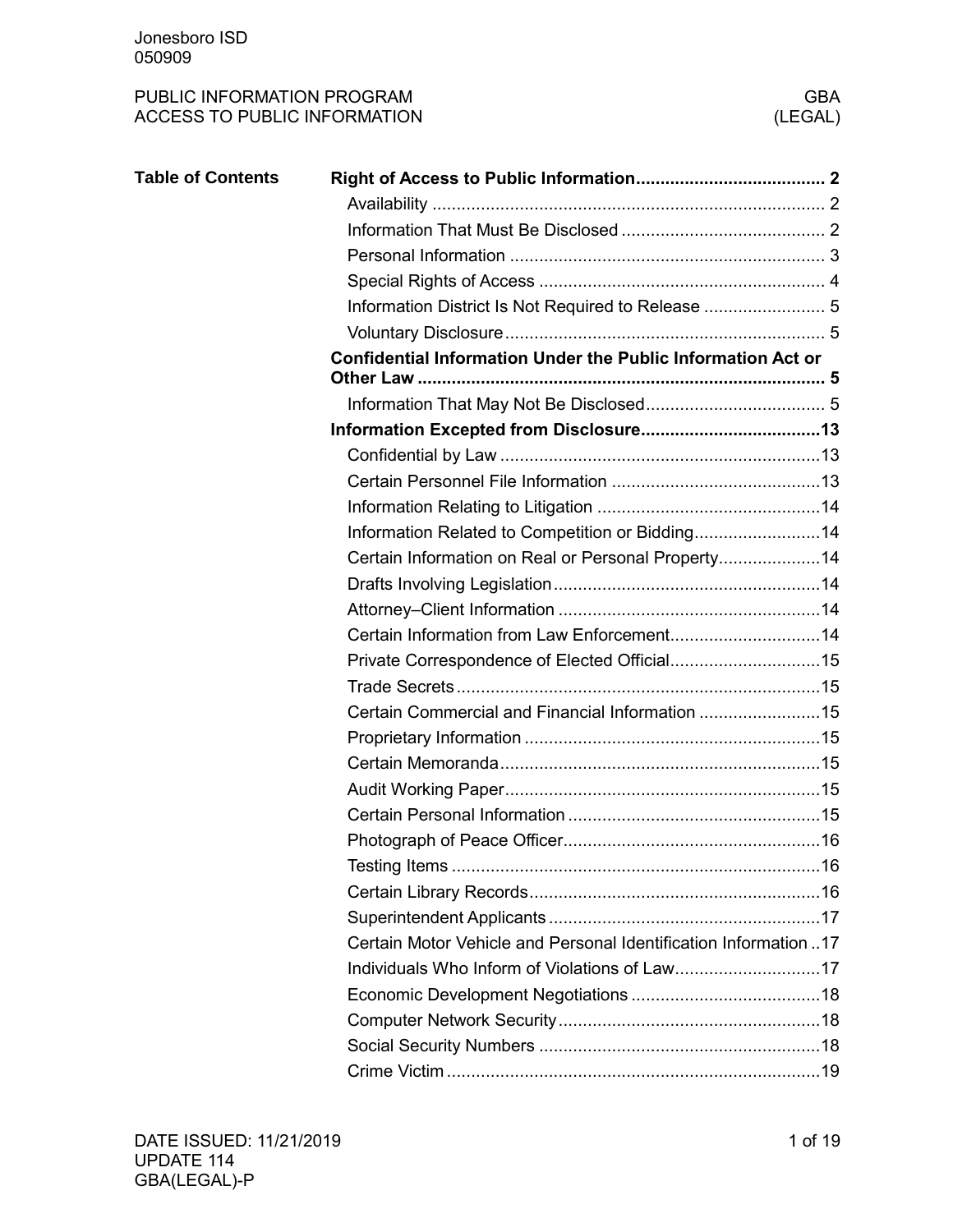<span id="page-1-2"></span><span id="page-1-1"></span><span id="page-1-0"></span>

| <b>Right of Access to</b><br><b>Public Information</b><br>Availability | Public information is available, at a minimum, to the public during a<br>district's normal business hours. Gov't Code 552.021                                                             |                                                                                                                                                                                                                 |  |
|------------------------------------------------------------------------|-------------------------------------------------------------------------------------------------------------------------------------------------------------------------------------------|-----------------------------------------------------------------------------------------------------------------------------------------------------------------------------------------------------------------|--|
| <b>Information That</b><br>Must Be Disclosed                           | The following categories of information are public information and<br>not excepted from required disclosure unless made confidential un-<br>der Government Code Chapter 552 or other law: |                                                                                                                                                                                                                 |  |
|                                                                        | 1.                                                                                                                                                                                        | A completed report, audit, evaluation, or investigation made<br>of, for, or by a board, except as provided in Government Code<br>552.108.                                                                       |  |
|                                                                        | 2.                                                                                                                                                                                        | The name, sex, ethnicity, salary, title, and dates of employ-<br>ment of each employee and officer of a district.                                                                                               |  |
|                                                                        | 3.                                                                                                                                                                                        | Information in an account, voucher, or contract relating to the<br>receipt or expenditure of public funds.                                                                                                      |  |
|                                                                        | 4.                                                                                                                                                                                        | The name of each official and the final record of voting on all<br>proceedings of a board.                                                                                                                      |  |
|                                                                        | 5.                                                                                                                                                                                        | All working papers, research material, and information used to<br>estimate the need or expenditure of public funds or taxes by a<br>board, on completion of the estimate.                                       |  |
|                                                                        | 6.                                                                                                                                                                                        | A description of a district's organization and where, from<br>whom, and how the public may obtain information, submit in-<br>formation or requests, and obtain decisions.                                       |  |
|                                                                        | 7.                                                                                                                                                                                        | A statement of the general course and method by which a dis-<br>trict's functions are channeled and determined, including the<br>nature and requirements of all formal and informal policies<br>and procedures. |  |
|                                                                        | 8.                                                                                                                                                                                        | A rule of procedure, description of forms available or the<br>places where forms may be obtained, and instructions relating<br>to the scope and content of all papers, reports, or examina-<br>tions.           |  |
|                                                                        | 9.                                                                                                                                                                                        | A substantive rule of general applicability adopted or issued<br>by a board and a statement of general policy or interpretation<br>of general applicability formulated and adopted by the board.                |  |
|                                                                        | 10.                                                                                                                                                                                       | Any amendment, revision, or repeal of the information de-<br>scribed in items 6-9.                                                                                                                              |  |
|                                                                        | 11.                                                                                                                                                                                       | Final opinions and orders issued in adjudication of cases.                                                                                                                                                      |  |
|                                                                        | 12.                                                                                                                                                                                       | A policy statement or interpretation adopted or issued by a<br>board.                                                                                                                                           |  |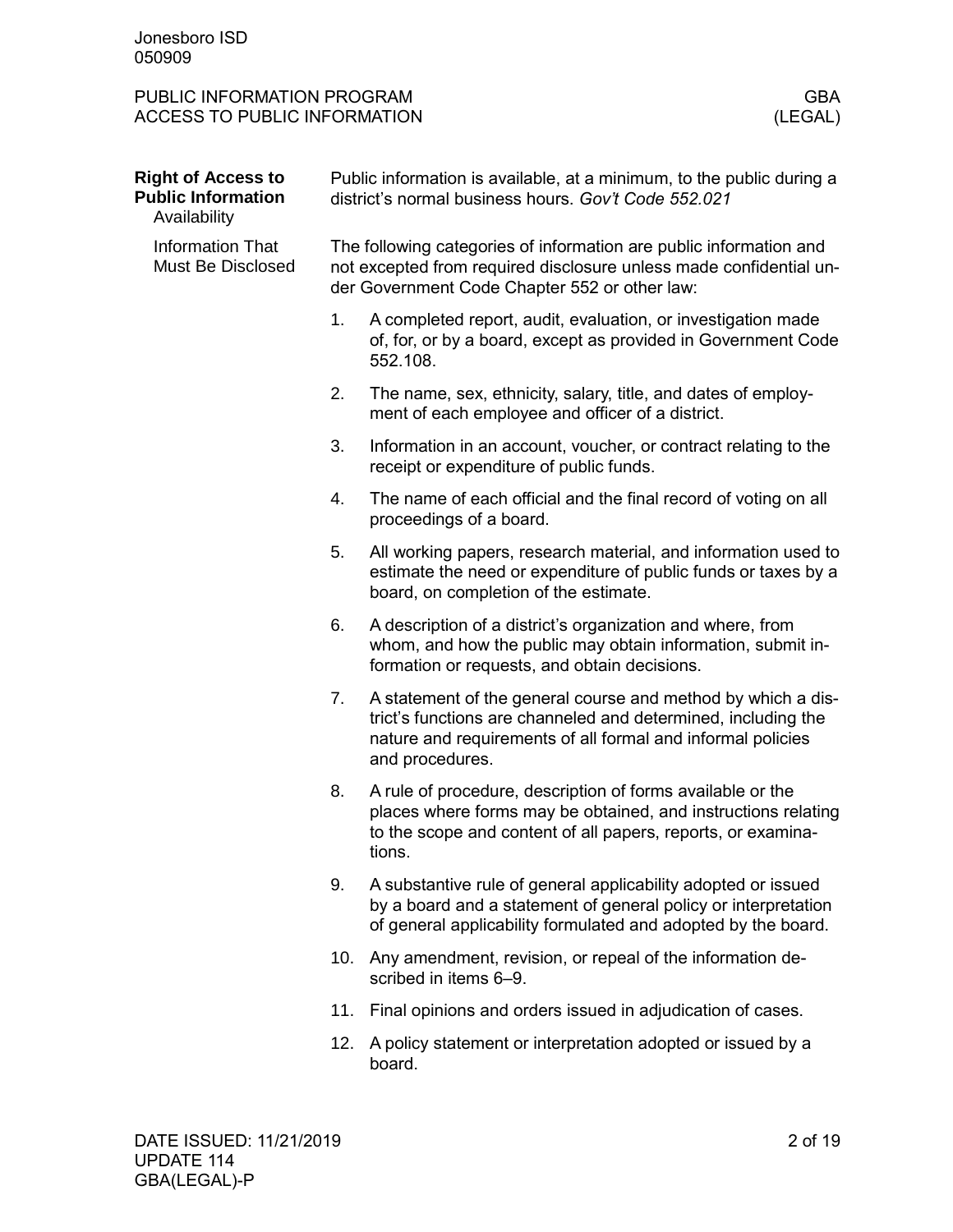<span id="page-2-0"></span>

|                                                              | Administrative manuals and instructions to staff that affect a<br>13.<br>member of the public.                                                                                                                                                                                                                                                                                                                                                           |  |
|--------------------------------------------------------------|----------------------------------------------------------------------------------------------------------------------------------------------------------------------------------------------------------------------------------------------------------------------------------------------------------------------------------------------------------------------------------------------------------------------------------------------------------|--|
|                                                              | Information regarded as open to the public under a district's<br>14.<br>policies.                                                                                                                                                                                                                                                                                                                                                                        |  |
|                                                              | Information that is in a bill for attorney's fees and that is not<br>15.<br>privileged under the attorney-client privilege.                                                                                                                                                                                                                                                                                                                              |  |
|                                                              | 16.<br>Information that is also contained in a public court record.                                                                                                                                                                                                                                                                                                                                                                                      |  |
|                                                              | 17.<br>A settlement agreement to which a board is a party.                                                                                                                                                                                                                                                                                                                                                                                               |  |
|                                                              | Gov't Code 552.022                                                                                                                                                                                                                                                                                                                                                                                                                                       |  |
| Contracting<br><b>Information</b>                            | Certain "contracting information," as that term is defined in Govern-<br>ment Code 552.003(7), is public and must be released unless ex-<br>cepted from disclosure under the Public Information Act (PIA). The<br>exceptions to disclosure provided by Government Codes 552.110<br>(trade secrets) and 552.1101 (proprietary information) do not apply<br>to certain types of contracting information. Gov't Code<br>552.0222(a), (b)                    |  |
| Investment<br>Information                                    | Certain district investment information, as specified by Government<br>Code 552.0225, is public information and not excepted from disclo-<br>sure. Gov't Code 552.0225                                                                                                                                                                                                                                                                                   |  |
| <b>Security System</b><br>Information                        | Financial information in the possession of a district that relates to<br>the expenditure of funds by a district for a security system is public<br>information that is not excepted from required disclosure under the<br>PIA. Gov't Code 418.182(b)                                                                                                                                                                                                     |  |
| <b>Body-Worn</b><br>Camera                                   | Except as set forth at Occupations Code Chapter 1701, Subchap-<br>ter N, a recording from a body-worn camera that is or could be<br>used as evidence in a criminal prosecution is subject to the re-<br>quirements of the PIA.                                                                                                                                                                                                                           |  |
|                                                              | However, a law enforcement agency may not release any portion<br>of a recording made in a private space, or of a recording involving<br>the investigation of conduct that constitutes a misdemeanor pun-<br>ishable by fine only and does not result in arrest, without written<br>authorization from the person who is the subject of that portion of<br>the recording or, if the person is deceased, from the person's au-<br>thorized representative. |  |
|                                                              | Occupations Code 1701.661                                                                                                                                                                                                                                                                                                                                                                                                                                |  |
| Personal<br>Information<br>Employee /<br><b>Board Member</b> | Each district employee, other than a peace officer or security of-<br>ficer, and board member and each former employee and board<br>member shall choose whether to allow public access to district-                                                                                                                                                                                                                                                      |  |
| DATE ISSUED: 11/21/2019                                      | 3 of 19                                                                                                                                                                                                                                                                                                                                                                                                                                                  |  |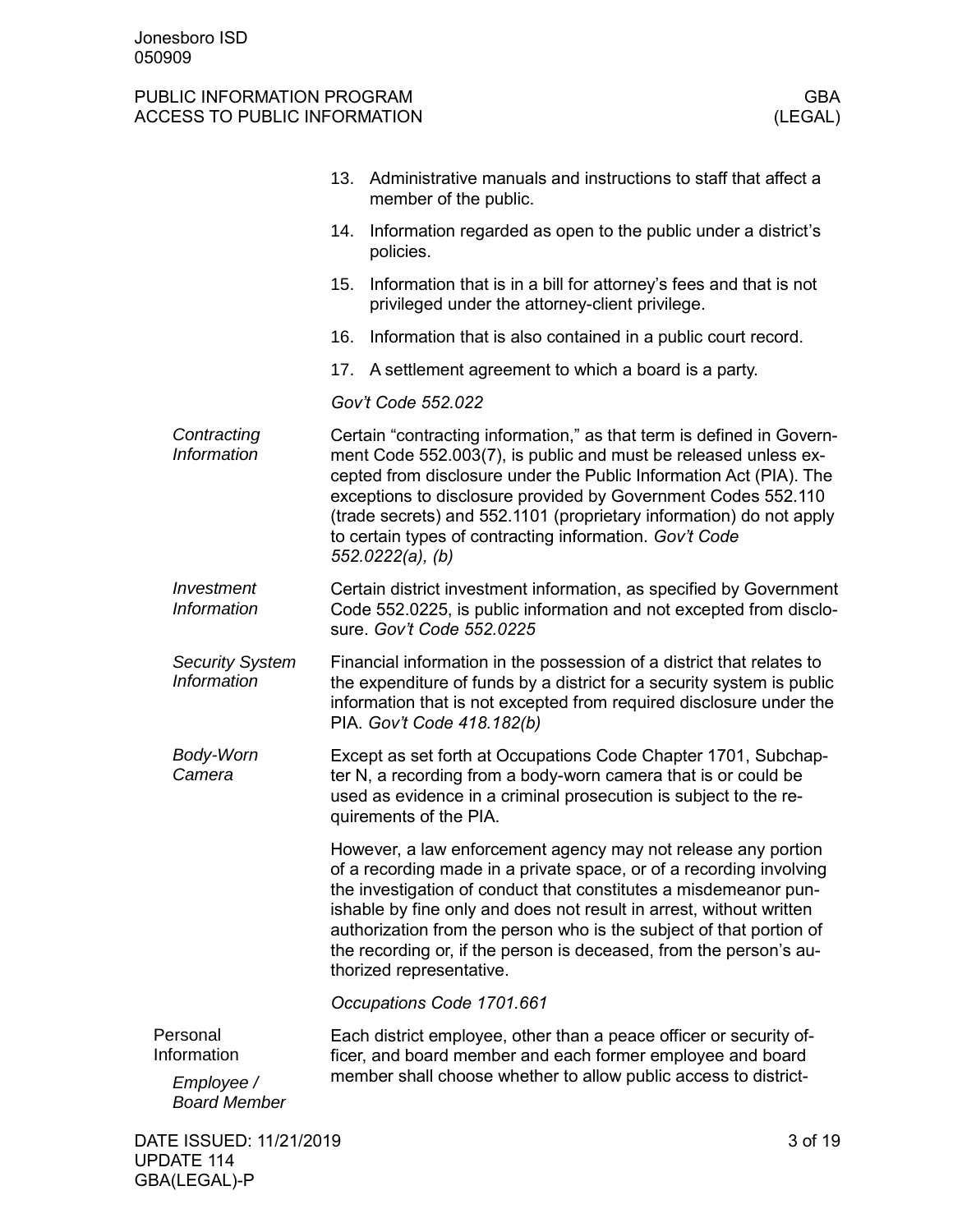<span id="page-3-0"></span>

|                        | held information relating to the person's home address, home tele-<br>phone number, emergency contact information, or social security<br>number, or any other information that reveals whether the person<br>has family members. However, a district may not require an em-<br>ployee or former employee of the district to choose whether to al-<br>low public access to the employee's or former employee's social<br>security number.                                                                                                                                                                                                                                          |
|------------------------|-----------------------------------------------------------------------------------------------------------------------------------------------------------------------------------------------------------------------------------------------------------------------------------------------------------------------------------------------------------------------------------------------------------------------------------------------------------------------------------------------------------------------------------------------------------------------------------------------------------------------------------------------------------------------------------|
|                        | Employees and board members shall state their choice to a dis-<br>trict's main personnel officer in a signed writing not later than the<br>14th day after employment begins, election or appointment to the<br>board occurs, or service with the district ends. If an employee or<br>board member fails to state his or her choice within 14 days, the in-<br>formation is available to the public. However, an employee or<br>board member may make a written request at any time to the per-<br>sonnel officer to open or close the information. A written request<br>made after the 14 days does not apply to an open records request<br>made before the option was exercised. |
|                        | Gov't Code 552.024; Tex. Atty. Gen. ORD 530 (1989)                                                                                                                                                                                                                                                                                                                                                                                                                                                                                                                                                                                                                                |
| Notice to<br>Requestor | If an employee or board member has opted to restrict public ac-<br>cess to his or her personal information, the district may redact the<br>personal information from any information the district discloses<br>without the necessity of requesting a decision from the attorney<br>general. Gov't Code 552.024(c)                                                                                                                                                                                                                                                                                                                                                                 |
|                        | If a district redacts information under this provision, the district shall<br>provide the information required by Government Code 552.024(c-<br>2) to the requestor on a form prescribed by the attorney general.<br>The requestor is entitled to seek a decision from the attorney gen-<br>eral about the matter. Gov't Code 552.024(c-2)                                                                                                                                                                                                                                                                                                                                        |
| Special Rights of      | An employee or an employee's authorized representative has a                                                                                                                                                                                                                                                                                                                                                                                                                                                                                                                                                                                                                      |
| Access                 | special right of access, beyond the right of the general public, to in-<br>formation held by the district that relates to the employee and that                                                                                                                                                                                                                                                                                                                                                                                                                                                                                                                                   |
| Employees              | is protected from public disclosure by laws intended to protect the<br>employee's privacy interests. [See DBA] Gov't Code 552.023                                                                                                                                                                                                                                                                                                                                                                                                                                                                                                                                                 |
| <b>Board Members</b>   | When acting in the member's official capacity, a board member has<br>an inherent right of access to information, documents, and records<br>maintained by the district. "Official capacity" means all duties of of-<br>fice and includes administrative decisions or actions. [See BBE]<br>Education Code 11.1512; Atty. Gen. Op. JM-119 (1983)                                                                                                                                                                                                                                                                                                                                    |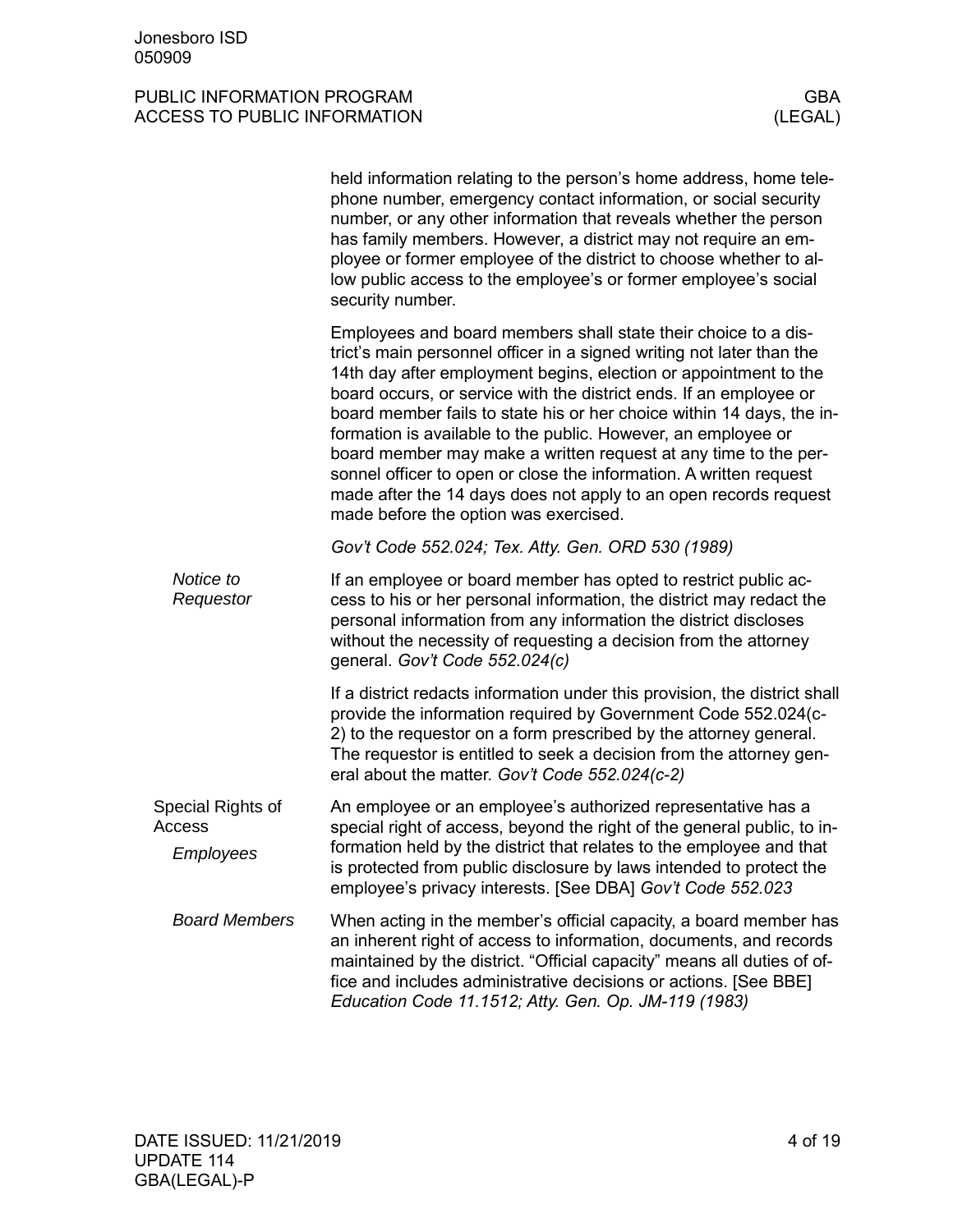| PUBLIC INFORMATION PROGRAM   | GBA     |
|------------------------------|---------|
| ACCESS TO PUBLIC INFORMATION | (LEGAL) |

<span id="page-4-3"></span><span id="page-4-2"></span><span id="page-4-1"></span><span id="page-4-0"></span>

| <b>Information District</b><br>Is Not Required to<br>Release<br>Commercial<br><b>Information</b>                                                                            | A district is not required to allow the inspection of or to provide a<br>copy of information in a commercial book or publication purchased<br>or acquired by the district for research purposes, if the book or<br>publication is commercially available to the public. Although infor-<br>mation in a book or publication may be made available to the pub-<br>lic as resource material, such as a library book, a district is not re-<br>quired to make a copy of the information in response to a request<br>for public information. The district shall allow the inspection of infor-<br>mation in a book or publication that is made part of, incorporated<br>into, or referred to in a rule or policy of the district. Gov't Code<br>552.027 |
|-----------------------------------------------------------------------------------------------------------------------------------------------------------------------------|----------------------------------------------------------------------------------------------------------------------------------------------------------------------------------------------------------------------------------------------------------------------------------------------------------------------------------------------------------------------------------------------------------------------------------------------------------------------------------------------------------------------------------------------------------------------------------------------------------------------------------------------------------------------------------------------------------------------------------------------------|
| <b>Request for</b><br>Information from<br>Incarcerated<br>Individual                                                                                                        | A district is not required to accept or comply with a request for in-<br>formation from an individual who is imprisoned or confined in a cor-<br>rectional facility or an agent of that individual, other than the indi-<br>vidual's attorney when the attorney is requesting information that is<br>subject to disclosure under the PIA. This section does not prohibit<br>a district from disclosing to an incarcerated individual or the individ-<br>ual's agent information that pertains to the individual. Gov't Code<br>552.028                                                                                                                                                                                                             |
| Voluntary<br><b>Disclosure</b>                                                                                                                                              | A board or the officer for public information voluntarily may make<br>part or all of its records available to the public, unless the disclo-<br>sure is expressly prohibited by law or the records are confidential<br>by law. Gov't Code 552.007                                                                                                                                                                                                                                                                                                                                                                                                                                                                                                  |
| <b>Confidential</b><br><b>Information Under</b><br>the Public<br><b>Information Act or</b><br><b>Other Law</b><br><b>Information That</b><br>May Not Be<br><b>Disclosed</b> | A person commits a misdemeanor offense if the person distributes<br>information considered confidential under the terms of the PIA. A<br>violation of this section also constitutes official misconduct. Gov't<br>Code 552.352                                                                                                                                                                                                                                                                                                                                                                                                                                                                                                                     |
| <b>Student Records</b>                                                                                                                                                      | Information is confidential and excepted from required disclosure if<br>it is information in a student record at a district.                                                                                                                                                                                                                                                                                                                                                                                                                                                                                                                                                                                                                       |
|                                                                                                                                                                             | "Student record" means information that constitutes education rec-<br>ords as that term is defined by the Family Educational Rights and<br>Privacy Act of 1974 (20 U.S.C. Section 1232g(a)(4)) [see FL] and<br>information in a record of an applicant for admission to an educa-<br>tional institution, including a transfer applicant.                                                                                                                                                                                                                                                                                                                                                                                                           |
|                                                                                                                                                                             | A district may disclose or provide information included in an educa-<br>tion record as authorized by 20 U.S.C. Section 1232g or other fed-<br>eral law. [See FL] In addition, a student record shall be made avail-<br>able upon request to district personnel, the student, the student's                                                                                                                                                                                                                                                                                                                                                                                                                                                         |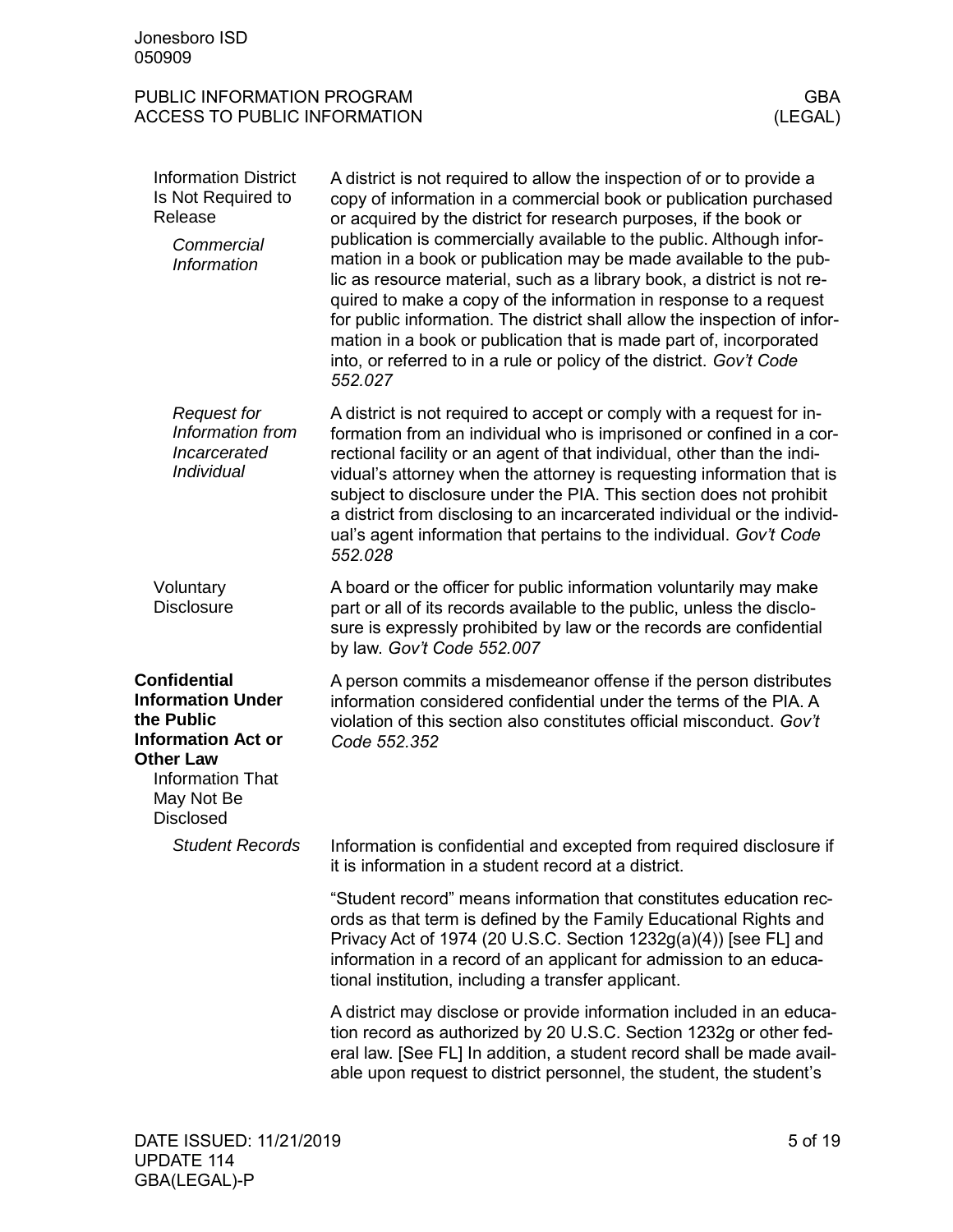|                                                                                    | parents, guardian, or spouse, or a person conducting a child abuse<br>investigation required by Family Code Chapter 261, Subchapter D.                                                                                                                                                                                                                                                                             |         |
|------------------------------------------------------------------------------------|--------------------------------------------------------------------------------------------------------------------------------------------------------------------------------------------------------------------------------------------------------------------------------------------------------------------------------------------------------------------------------------------------------------------|---------|
|                                                                                    | Except as set forth in federal law (the Family Educational Rights<br>and Privacy Act), a district shall not release personally identifiable<br>information in education records without the written consent of the<br>student's parents.                                                                                                                                                                           |         |
|                                                                                    | A district may redact information that constitutes a student record<br>from information disclosed under the PIA without requesting a deci-<br>sion from the attorney general.                                                                                                                                                                                                                                      |         |
|                                                                                    | If an applicant for admission to an educational institution funded<br>wholly or partly by state revenue, or a parent or legal guardian of a<br>minor applicant to such an educational institution, requests infor-<br>mation in the record of the applicant, the district shall disclose any<br>information that is related to the application for admission and was<br>provided to the district by the applicant. |         |
|                                                                                    | Gov't Code 552.026, .114 [See FL]                                                                                                                                                                                                                                                                                                                                                                                  |         |
| <b>Employee Social</b><br>Security<br><b>Numbers</b>                               | The social security number of an employee of a district in the cus-<br>tody of the district is confidential. Gov't Code 552.147(a-1)                                                                                                                                                                                                                                                                               |         |
| Evaluations                                                                        | A document evaluating the performance of a teacher or administra-<br>tor is confidential and is not subject to disclosure under the PIA.                                                                                                                                                                                                                                                                           |         |
|                                                                                    | At the request of a school district, open-enrollment charter school,<br>or private school at which a teacher or administrator has applied<br>for employment, a district shall give the requesting district or school<br>a document evaluating the performance of a teacher or administra-<br>tor employed by the school.                                                                                           |         |
|                                                                                    | A district shall give the Texas Education Agency (TEA) a document<br>evaluating the performance of a teacher or administrator employed<br>by the district for purposes of an investigation conducted by TEA.                                                                                                                                                                                                       |         |
|                                                                                    | Education Code $21.355(a)$ , (c), (d)                                                                                                                                                                                                                                                                                                                                                                              |         |
| Educator<br>Certification<br>Exam                                                  | The results of an educator certification examination are confidential<br>and are not subject to disclosure, unless the disclosure is regard-<br>ing notification to a parent of the assignment of an uncertified<br>teacher to a classroom as required by Education Code 21.057. Ed-<br>ucation Code 21.048(c-1)                                                                                                   |         |
| Credit Card,<br>Debit Card,<br>Charge Card,<br>and Access<br><b>Device Numbers</b> | A credit card, debit card, charge card, or access device number<br>that is collected, assembled, or maintained by or for a district is<br>confidential.                                                                                                                                                                                                                                                            |         |
| DATE ISSUED: 11/21/2019                                                            |                                                                                                                                                                                                                                                                                                                                                                                                                    | 6 of 19 |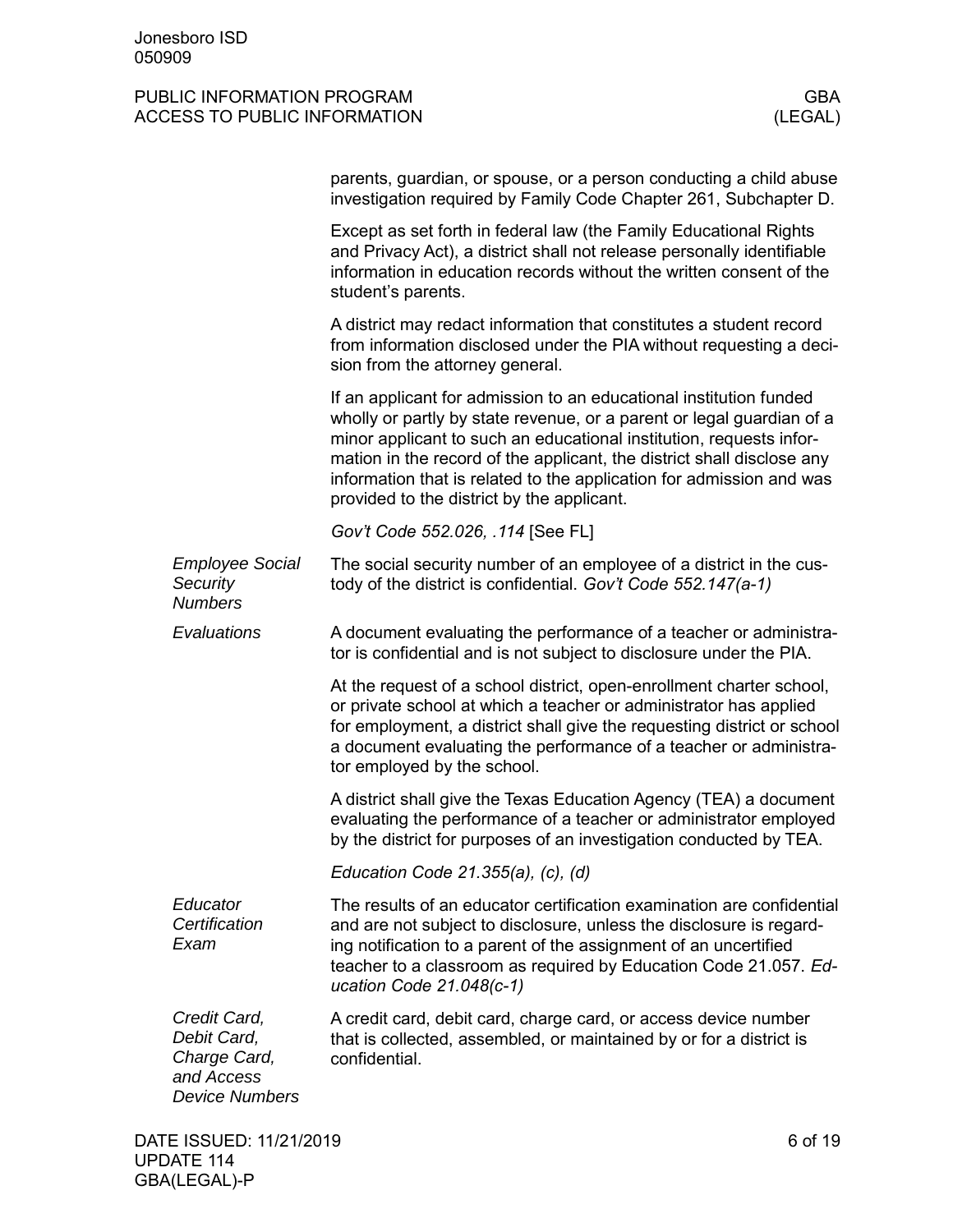|                                        |    | "Access device" means a card, plate, code, account number, per-<br>sonal identification number, electronic serial number, mobile identi-<br>fication number, or other telecommunications service, equipment,<br>or instrument identifier or means of account access that alone or in<br>conjunction with another device may be used to:                                                                                                                               |
|----------------------------------------|----|-----------------------------------------------------------------------------------------------------------------------------------------------------------------------------------------------------------------------------------------------------------------------------------------------------------------------------------------------------------------------------------------------------------------------------------------------------------------------|
|                                        | 1. | Obtain money, goods, services, or another thing of value; or                                                                                                                                                                                                                                                                                                                                                                                                          |
|                                        | 2. | Initiate a transfer of funds other than a transfer originated<br>solely by paper instrument.                                                                                                                                                                                                                                                                                                                                                                          |
|                                        |    | A district may redact credit card, debit card, charge card, or access<br>device numbers from any information the district discloses without<br>the necessity of requesting a decision from the attorney general.<br>The district shall provide the information required by Government<br>Code 552.136 to the requestor on a form prescribed by the attor-<br>ney general. The requestor is entitled to seek a decision from the<br>attorney general about the matter. |
|                                        |    | Gov't Code 552.136                                                                                                                                                                                                                                                                                                                                                                                                                                                    |
| <b>Email Addresses</b><br>Confidential |    | An email address of a member of the public that is provided for the<br>purpose of communicating electronically with a district is confiden-<br>tial and not subject to disclosure unless the member of the public<br>affirmatively consents to its release.                                                                                                                                                                                                           |
| Exceptions                             |    | This confidentiality does not apply to an email address:                                                                                                                                                                                                                                                                                                                                                                                                              |
|                                        | 1. | Provided to a district by a person who has a contractual rela-<br>tionship with the district or by the contractor's agent;                                                                                                                                                                                                                                                                                                                                            |
|                                        | 2. | Provided to a district by a vendor who seeks to contract with<br>the district or by the vendor's agent;                                                                                                                                                                                                                                                                                                                                                               |
|                                        | 3. | Contained in a response to a request for bids or proposals,<br>contained in a response to similar invitations soliciting offers<br>or information relating to a potential contract, or provided to a<br>district in the course of negotiating the terms of a contract or<br>potential contract;                                                                                                                                                                       |
|                                        | 4. | Provided to a district on a letterhead, coversheet, printed doc-<br>ument, or other document made available to the public; or                                                                                                                                                                                                                                                                                                                                         |
|                                        | 5. | Provided to a district for the purpose of receiving orders or de-<br>cisions from the district, or for the purpose of providing public<br>comment on or receiving notices related to an application for<br>a license. A "license" under this section includes a state<br>agency permit, certificate, approval, registration, or similar<br>form of permission required by law.                                                                                        |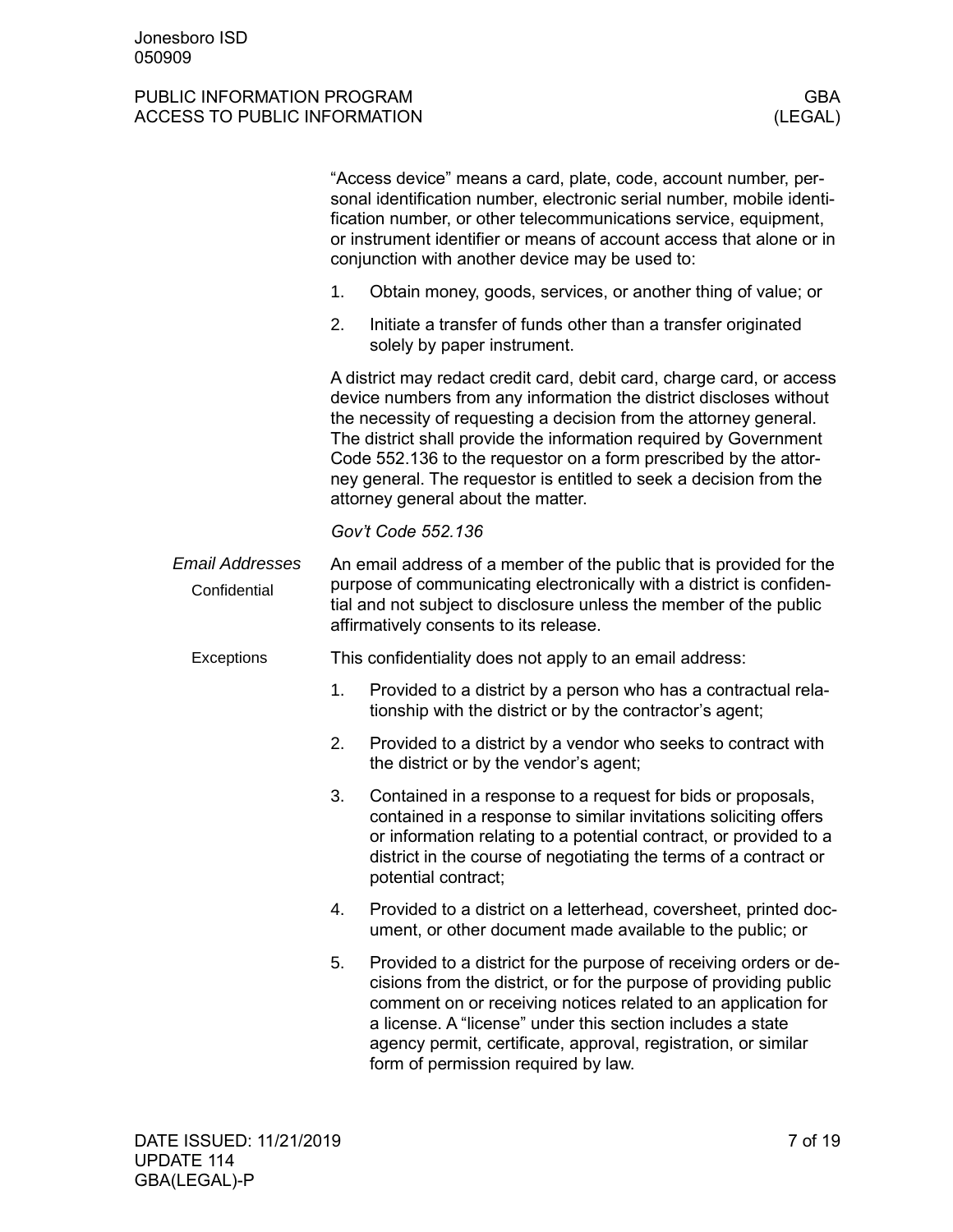#### PUBLIC INFORMATION PROGRAM GENERAL CONSTRUCTION OF SALE OF A SALE OF A SALE OF A SALE OF A SALE OF A SALE OF A ACCESS TO PUBLIC INFORMATION (LEGAL)

| A district may also disclose an email address for any reason to an- |
|---------------------------------------------------------------------|
| other governmental body or to a federal agency.                     |

*Gov't Code 552.137, 2001.003(2)*

The name of a person who is enrolled in a public or private primary or secondary school and involved in an improper relationship with an educator as provided by Penal Code 21.12(a) may not be released to the public and is not public information subject to disclosure. *Penal Code 21.12(d) Victim of Abuse or Improper Relationship*

> The name of a student or minor who is the victim of abuse or unlawful conduct by an educator is not public information subject to disclosure. *Education Code 21.006(h)*

Information relating to a participant in the Address Confidentiality Program for Victims of Family Violence, Sexual Assault or Abuse, Stalking, or Trafficking of Persons under Code of Criminal Procedure Chapter 56, Subchapter C is confidential, except as provided by Code of Criminal Procedure 56.90, and may not be disclosed. *Code of Criminal Procedure 56.88 Crime Victims*

> A district employee who is a victim under the Crime Victim Compensation Act may elect whether to allow public access to information held by the district that would identify or tend to identify the victim, including a photograph or other visual representation of the victim. The election must be made in writing on a form developed by the district, signed by the employee, and filed with the district before the third anniversary of the latest to occur of one of the following:

- 1. The date the crime was committed;
- 2. The date employment begins; or
- 3. The date the governmental body develops the form and provides it to employees.

If the employee fails to make an election, the identifying information is excepted from disclosure until the third anniversary of the date the crime was committed. In case of disability, impairment, or other incapacity of the employee, the election may be made by the guardian of the employee or former employee.

*Gov't Code 552.132*

| Location or       | Information that relates to the location or physical layout of a family  |
|-------------------|--------------------------------------------------------------------------|
| Layout of Shelter | violence shelter center or victims of trafficking shelter center is con- |
| <i>Centers</i>    | fidential. Gov't Code $552.138(b-1)$                                     |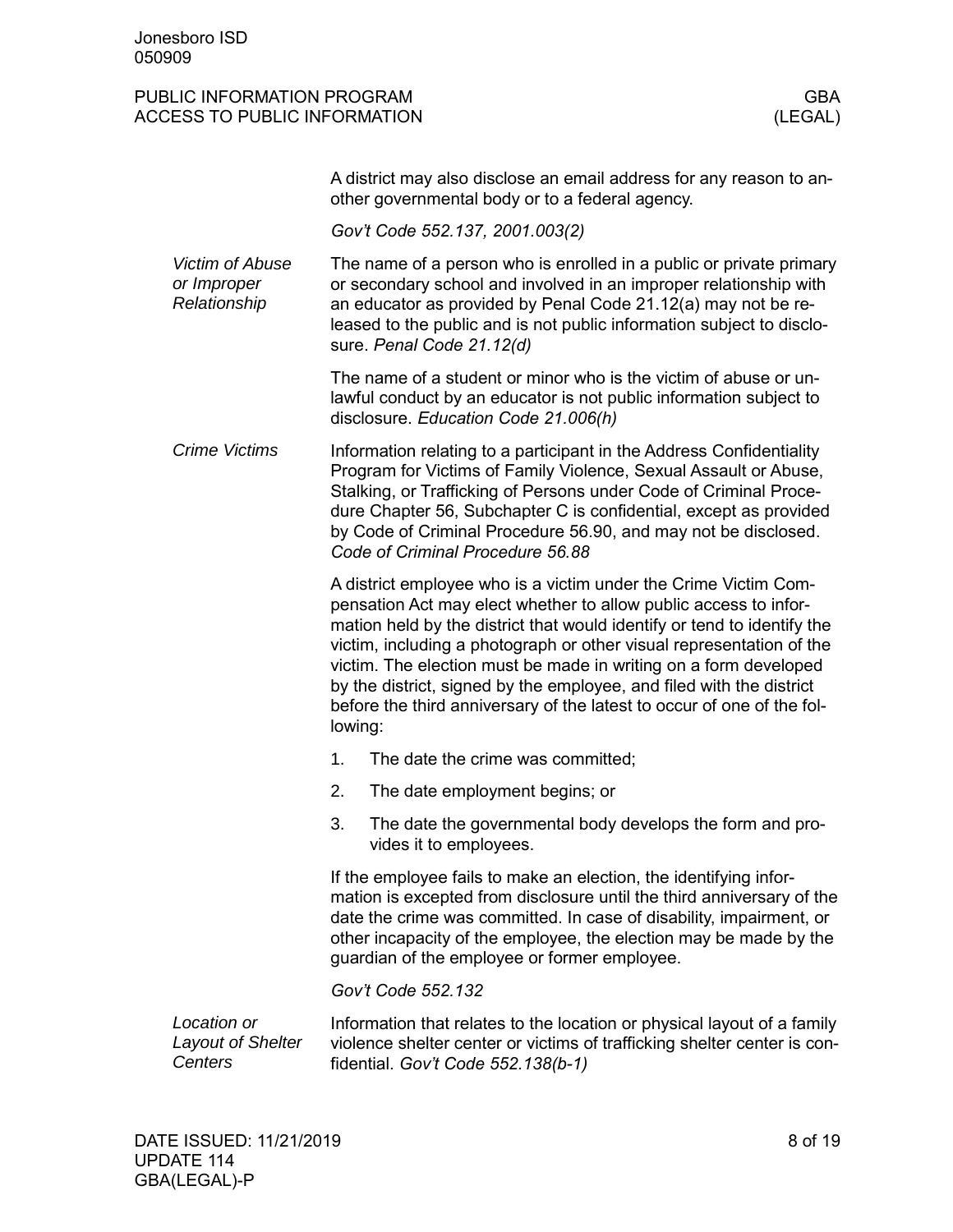| Criminal History<br>Records              | Information collected to comply with Education Code Chapter 22,<br>Subchapter C (criminal records), including the person's name, ad-<br>dress, phone number, social security number, driver's license num-<br>ber, other identification number, and fingerprint records, is confi-<br>dential and may not be released except to comply with Subchapter<br>C, by court order, or with the consent of the person who is the sub-<br>ject of the information. Education Code 22.08391 |                                                                                                                                                                                                                                                                                                                        |  |
|------------------------------------------|------------------------------------------------------------------------------------------------------------------------------------------------------------------------------------------------------------------------------------------------------------------------------------------------------------------------------------------------------------------------------------------------------------------------------------------------------------------------------------|------------------------------------------------------------------------------------------------------------------------------------------------------------------------------------------------------------------------------------------------------------------------------------------------------------------------|--|
|                                          |                                                                                                                                                                                                                                                                                                                                                                                                                                                                                    | Criminal history record information obtained by the district from the<br>Texas Department of Public Safety may not be disclosed to any<br>person except:                                                                                                                                                               |  |
|                                          | 1.                                                                                                                                                                                                                                                                                                                                                                                                                                                                                 | The person who is the subject of the information;                                                                                                                                                                                                                                                                      |  |
|                                          | 2.                                                                                                                                                                                                                                                                                                                                                                                                                                                                                 | The Texas Education Agency;                                                                                                                                                                                                                                                                                            |  |
|                                          | 3.                                                                                                                                                                                                                                                                                                                                                                                                                                                                                 | The State Board for Educator Certification;                                                                                                                                                                                                                                                                            |  |
|                                          | 4.                                                                                                                                                                                                                                                                                                                                                                                                                                                                                 | The chief personnel officer of the transportation company if<br>the information was obtained under Government Code<br>411.097(a)(2) with respect to a transportation company that<br>contracts with the district to provide student transportation; or                                                                 |  |
|                                          | 5.                                                                                                                                                                                                                                                                                                                                                                                                                                                                                 | By court order.                                                                                                                                                                                                                                                                                                        |  |
|                                          |                                                                                                                                                                                                                                                                                                                                                                                                                                                                                    | Gov't Code 411.097(d)(1) [See CJA, DBAA, and DHB]                                                                                                                                                                                                                                                                      |  |
| <b>Sensitive Crime</b><br>Scene Image    | A sensitive crime scene image in the custody of a district is confi-<br>dential and excepted from the requirements of the PIA, regardless<br>of the date that the image was taken or recorded.                                                                                                                                                                                                                                                                                     |                                                                                                                                                                                                                                                                                                                        |  |
|                                          | "Sensitive crime scene image" means a photograph or video<br>recording taken at a crime scene, contained in or part of a closed<br>criminal case, that depicts a deceased person in a state of<br>dismemberment, decapitation, or similar mutilation or that depicts<br>the deceased person's genitalia. A district may not permit a person<br>to view or copy the image except as provided by Government<br>Code 552.1085.                                                        |                                                                                                                                                                                                                                                                                                                        |  |
|                                          |                                                                                                                                                                                                                                                                                                                                                                                                                                                                                    | Gov't Code 552.1085(a)(6), (c)                                                                                                                                                                                                                                                                                         |  |
| <b>School Marshal</b><br><b>Identity</b> | The identity of a school marshal appointed under Education Code<br>37.0811 is confidential except as provided by Occupations Code<br>1701.260(j).                                                                                                                                                                                                                                                                                                                                  |                                                                                                                                                                                                                                                                                                                        |  |
|                                          |                                                                                                                                                                                                                                                                                                                                                                                                                                                                                    | If a parent or guardian of a student enrolled at a school inquires in<br>writing, the district shall provide the parent or guardian written no-<br>tice indicating whether any employee of the school is currently ap-<br>pointed a school marshal. The notice may not disclose the identity<br>of the school marshal. |  |
|                                          |                                                                                                                                                                                                                                                                                                                                                                                                                                                                                    | Education Code $37.0811(g)$ , (h)                                                                                                                                                                                                                                                                                      |  |
|                                          |                                                                                                                                                                                                                                                                                                                                                                                                                                                                                    |                                                                                                                                                                                                                                                                                                                        |  |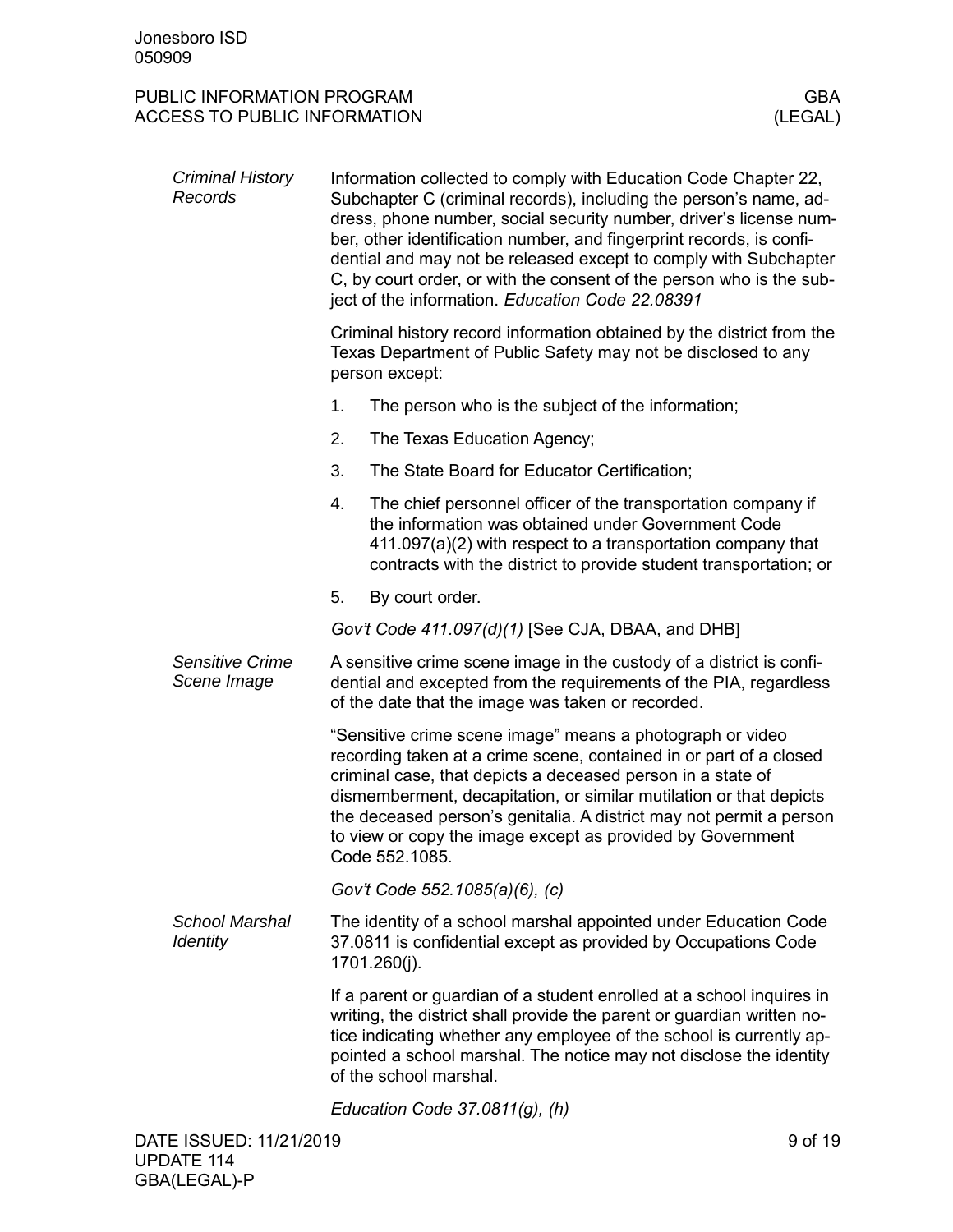| <b>Closed Meeting</b><br>Recording /<br>Certified Agenda | The certified agenda or tape recording of a closed meeting is avail-<br>able for public inspection only under a court order issued in litiga-<br>tion in a district court involving an alleged violation of the Open<br>Meetings Act. Gov't Code 551.104(c); Atty. Gen. ORD 684 (2009) |                                                                                                                                                                                                                                                                                                                                                                                                                                                                                                                    |  |
|----------------------------------------------------------|----------------------------------------------------------------------------------------------------------------------------------------------------------------------------------------------------------------------------------------------------------------------------------------|--------------------------------------------------------------------------------------------------------------------------------------------------------------------------------------------------------------------------------------------------------------------------------------------------------------------------------------------------------------------------------------------------------------------------------------------------------------------------------------------------------------------|--|
| Security<br>Information                                  |                                                                                                                                                                                                                                                                                        | Except as provided by the Texas Homeland Security Act, Govern-<br>ment Code 418.182, information, including access codes and<br>passwords, in the possession of a district that relates to the specifi-<br>cations, operating procedures, or location of a security system<br>used to protect public or private property from an act of terrorism or<br>related criminal activity is confidential. Gov't Code 418.182(a)                                                                                           |  |
|                                                          | PIA:                                                                                                                                                                                                                                                                                   | The following information is confidential under Subchapter C of the                                                                                                                                                                                                                                                                                                                                                                                                                                                |  |
|                                                          | 1.                                                                                                                                                                                                                                                                                     | A computer network vulnerability report;                                                                                                                                                                                                                                                                                                                                                                                                                                                                           |  |
|                                                          | 2.                                                                                                                                                                                                                                                                                     | Any other assessment of the extent to which data processing<br>operations, a computer, a computer program, network, sys-<br>tem, or system interface, or software of a district or of a con-<br>tractor of a district is vulnerable to unauthorized access or<br>harm, including an assessment of the extent to which a dis-<br>trict's or contractor's electronically stored information contain-<br>ing sensitive or critical information is vulnerable to alteration,<br>damage, erasure, or inappropriate use; |  |
|                                                          | 3.                                                                                                                                                                                                                                                                                     | A photocopy or other copy of an identification badge issued to<br>an official or employee of a district; and                                                                                                                                                                                                                                                                                                                                                                                                       |  |
|                                                          | 4.                                                                                                                                                                                                                                                                                     | Information directly arising from a governmental body's rou-<br>tine efforts to prevent, detect, investigate, or mitigate a com-<br>puter security incident, including information contained in or<br>derived from an information security log. This does not affect<br>the notification requirements related to a breach of system se-<br>curity as defined by Business and Commerce Code 521.053.<br>[See CQB]                                                                                                   |  |
|                                                          |                                                                                                                                                                                                                                                                                        | A district may disclose the information to a bidder if the district<br>determines that providing the information is necessary for the<br>bidder to provide an accurate bid. Such a disclosure is not a<br>voluntary disclosure for purposes of Government Code<br>552.007.                                                                                                                                                                                                                                         |  |
|                                                          |                                                                                                                                                                                                                                                                                        | Gov't Code 552.139(b), (c)                                                                                                                                                                                                                                                                                                                                                                                                                                                                                         |  |
| Military<br>Discharge<br>Records                         |                                                                                                                                                                                                                                                                                        | A military veteran's Department of Defense Form DD-214 or other<br>military discharge record that first comes into the possession of a<br>district on or after September 1, 2003, is confidential for the 75<br>years following the date it comes into the possession of a district. A                                                                                                                                                                                                                             |  |

district that obtains information from the record shall limit the use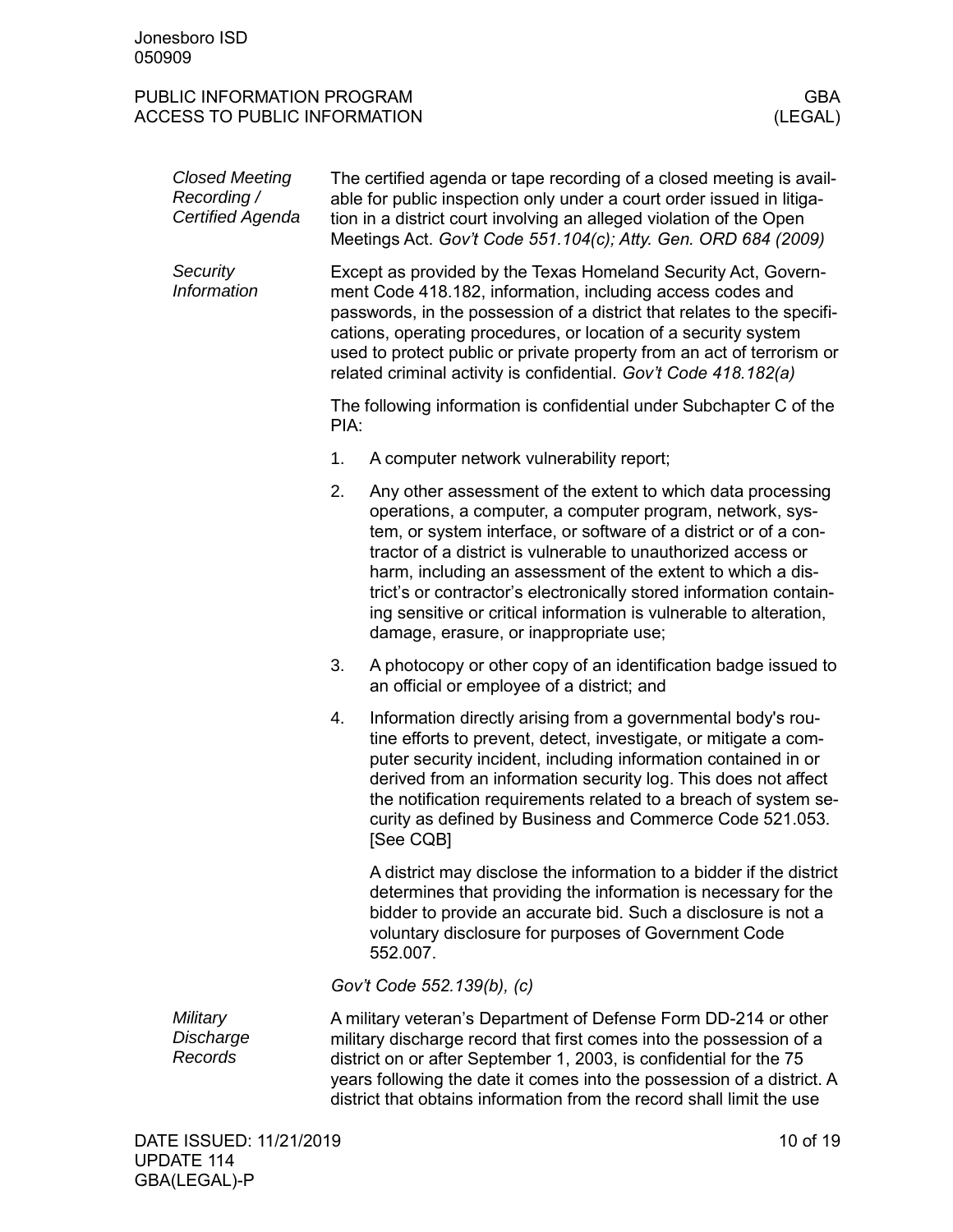#### PUBLIC INFORMATION PROGRAM GENERAL CONSTRUCTION OF SALE OF A SALE OF A SALE OF A SALE OF A SALE OF A SALE OF A ACCESS TO PUBLIC INFORMATION (LEGAL)

and disclosure of the information to the purpose for which the information was obtained. *Gov't Code 552.140; Atty. Gen. ORD 684 (2009)*

Records, including any identifying information, of individual members, annuitants, retirees, beneficiaries, alternate payees, program participants, or persons eligible for benefits from TRS or another retirement system, are confidential and not subject to public disclosure. This provision applies to records in the custody of the district acting in cooperation with or on behalf of the retirement system. A district acting in cooperation with or on behalf of the retirement system is not required to accept or comply with a request for a record or information about a record or to seek an opinion from the attorney general. *Retirement Eligibility Records*

> For purposes of Government Code 825.507, "participant" means a member, former member, retiree, annuitant, beneficiary, or alternate payee of the retirement system, or an employee or contractor of an employer covered by the retirement system for whom records were received by the retirement system for the purpose of administering the terms of the plan, including for audit or investigative purposes.

*Gov't Code 552.0038, 825.507(g)*

District information related to the home address, home telephone number, emergency contact information, date of birth, or social security number of a peace officer or commissioned security officer, or information that reveals whether the officer has family members, is confidential and may not be released if the officer chooses to restrict public access to the information by notifying the district on a form provided by the district with evidence of the individual's status. *Peace / Security Officer Information*

> In accordance with Government Code 552.1175(h), a district may redact information that must be withheld under this section from any information the district discloses under the PIA without the necessity of requesting a decision from the attorney general. If a district redacts information under this provision, the district shall provide the information required by Government Code 552.024(c-2) to the requestor on a form prescribed by the attorney general. The requestor is entitled to seek a decision from the attorney general about the matter.

*Gov't Code 552.1175*

An email address or personal phone number of an election judge or clerk collected or maintained by the authority conducting the *Election Judges and Clerks*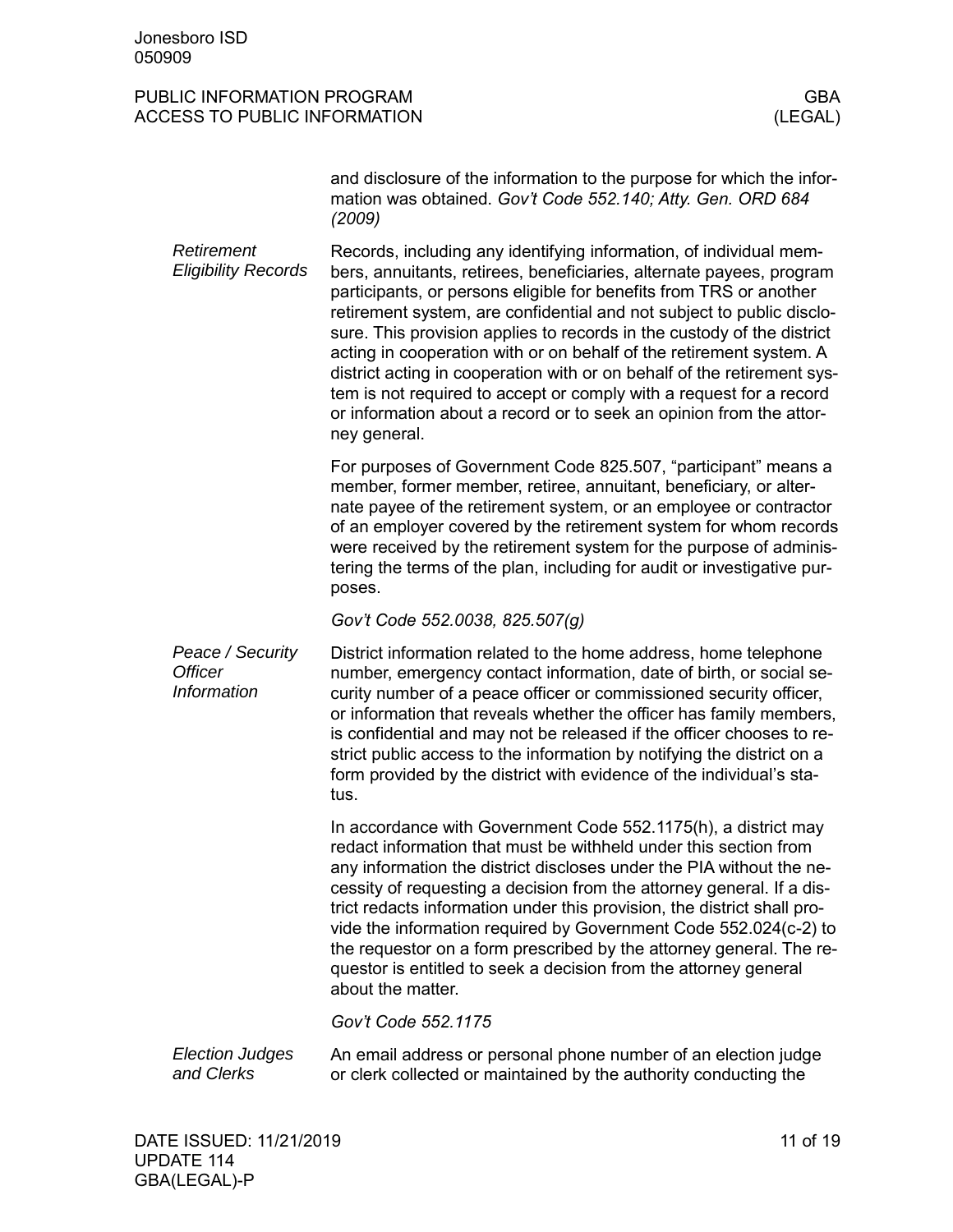|                                                               | election is confidential and does not constitute public information<br>for purposes of Government Code Chapter 552.                                                                                                                                                                                                                                                                                                                       |  |  |
|---------------------------------------------------------------|-------------------------------------------------------------------------------------------------------------------------------------------------------------------------------------------------------------------------------------------------------------------------------------------------------------------------------------------------------------------------------------------------------------------------------------------|--|--|
| Exception                                                     | An email address or phone number of an election judge or clerk<br>shall be made available on request to:                                                                                                                                                                                                                                                                                                                                  |  |  |
|                                                               | 1.<br>Any entity eligible to submit lists of election judges or clerks<br>for that election; or                                                                                                                                                                                                                                                                                                                                           |  |  |
|                                                               | 2.<br>The state executive committee of a political party with a<br>county chair eligible to submit lists of election judges or clerks<br>for that election.                                                                                                                                                                                                                                                                               |  |  |
|                                                               | Election Code 32.076                                                                                                                                                                                                                                                                                                                                                                                                                      |  |  |
| Cybersecurity<br><b>Information</b>                           | A cyber threat indicator or defensive measure shared by or with a<br>state, tribal, or local government under 6 U.S.C. 1503 shall be<br>deemed voluntarily shared information and exempt from disclosure<br>under any state or local freedom of information law, open govern-<br>ment law, open meetings law, open records law, sunshine law, or<br>similar law requiring disclosure of information or records. 6 U.S.C.<br>1503(d)(4)(B) |  |  |
|                                                               | A cyber threat indicator or defensive measure shared with the fed-<br>eral government under Title 6, United States Code, shall be:                                                                                                                                                                                                                                                                                                        |  |  |
|                                                               | Deemed voluntarily shared information and exempt from dis-<br>1.<br>closure under federal public information law and any state or<br>local provision of law requiring disclosure of information or<br>records; and                                                                                                                                                                                                                        |  |  |
|                                                               | 2.<br>Withheld, without discretion, from the public under federal<br>public information law and any state or local provision of law<br>requiring disclosure of information or records.                                                                                                                                                                                                                                                    |  |  |
|                                                               | 6 U.S.C. 1504(d)(3) [See CQB]                                                                                                                                                                                                                                                                                                                                                                                                             |  |  |
| <b>Protected Health</b><br>Information                        | An individual's protected health information as defined by Health<br>and Safety Code 181.006 is not public information and is not sub-<br>ject to disclosure under the PIA. Gov't Code 552.002(d)                                                                                                                                                                                                                                         |  |  |
| Out-of-State<br><b>Health-Care</b><br>Provider<br>Information | Information obtained by a district that was provided by an out-of-<br>state health-care provider in connection with a quality manage-<br>ment, peer review, or best practices program that the out-of-state<br>health-care provider pays for is confidential and excepted from the<br>requirements of the PIA. Gov't Code 552.159                                                                                                         |  |  |
| <b>Applicant for</b>                                          | The following information maintained by a district is confidential:                                                                                                                                                                                                                                                                                                                                                                       |  |  |
| <b>Disaster</b><br><b>Recovery Funds</b>                      | The name, social security number, house number, street<br>1.<br>name, and telephone number of an individual or household<br>that applies for state or federal disaster recovery funds;                                                                                                                                                                                                                                                    |  |  |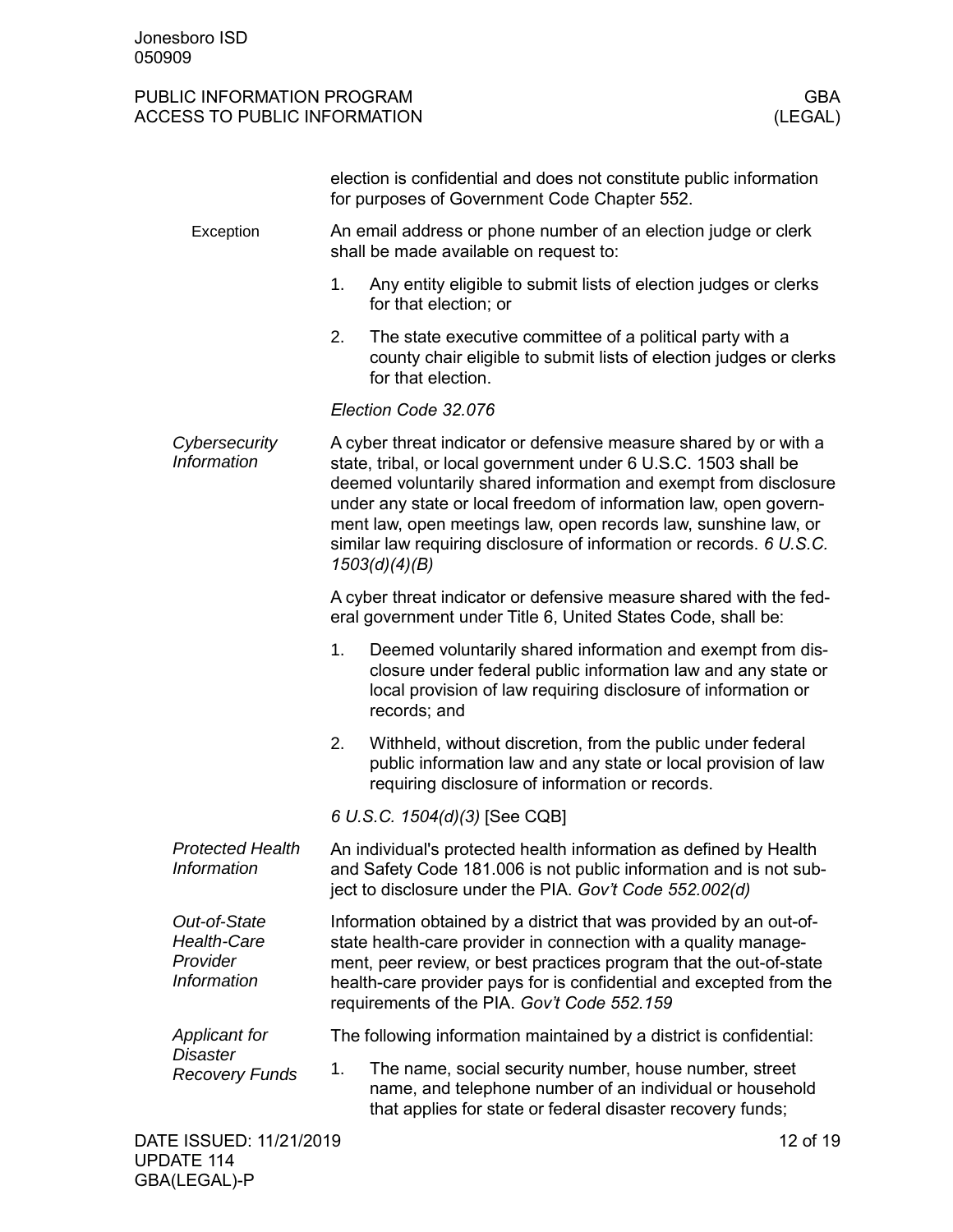<span id="page-12-2"></span><span id="page-12-1"></span><span id="page-12-0"></span>

|                                                                 | 2.                                                                                                                                                                                                                                           | The name, tax identification number, address, and telephone<br>number of a business entity or an owner of a business entity<br>that applies for state or federal disaster recovery funds; and                                                                                                                                                                                                                                                                                                                                                     |  |  |
|-----------------------------------------------------------------|----------------------------------------------------------------------------------------------------------------------------------------------------------------------------------------------------------------------------------------------|---------------------------------------------------------------------------------------------------------------------------------------------------------------------------------------------------------------------------------------------------------------------------------------------------------------------------------------------------------------------------------------------------------------------------------------------------------------------------------------------------------------------------------------------------|--|--|
|                                                                 | 3.                                                                                                                                                                                                                                           | Any other information the disclosure of which would identify or<br>tend to identify a person or household that applies for state or<br>federal disaster recovery funds.                                                                                                                                                                                                                                                                                                                                                                           |  |  |
|                                                                 | The street name and census block group of and the amount of dis-<br>aster recovery funds awarded to a person or household are not<br>confidential after the date on which disaster recovery funds are<br>awarded to the person or household. |                                                                                                                                                                                                                                                                                                                                                                                                                                                                                                                                                   |  |  |
|                                                                 |                                                                                                                                                                                                                                              | Gov't Code 552.160                                                                                                                                                                                                                                                                                                                                                                                                                                                                                                                                |  |  |
| <b>Information</b><br><b>Excepted from</b><br><b>Disclosure</b> |                                                                                                                                                                                                                                              | Except for social security numbers or as otherwise provided by law,<br>information that is not confidential, but is excepted from required<br>disclosure under Government Code sections 552.101-.151, is pub-<br>lic information and is available to the public on or after the 75th an-<br>niversary of the date the information was originally created or re-<br>ceived by a district. This paragraph does not limit the authority of a<br>district to establish retention periods for records under applicable<br>law. Gov't Code 552.0215     |  |  |
| Confidential by Law                                             |                                                                                                                                                                                                                                              | Information is excepted from public disclosure if it is information<br>considered to be confidential by law, either constitutional, statutory,<br>or by judicial decision. Gov't Code 552.101                                                                                                                                                                                                                                                                                                                                                     |  |  |
| <b>Certain Personnel</b><br>File Information                    |                                                                                                                                                                                                                                              | Information is excepted from public disclosure if it is information in<br>a personnel file, the disclosure of which would constitute a clearly<br>unwarranted invasion of personal privacy, and transcripts from in-<br>stitutions of higher education maintained in files of professional<br>employees; however, the degree obtained and the curriculum on<br>the transcripts shall be subject to disclosure. Gov't Code 552.102                                                                                                                 |  |  |
|                                                                 |                                                                                                                                                                                                                                              | Disclosure of employee birth dates would constitute a clearly un-<br>warranted invasion of personal privacy, and such dates are ex-<br>cepted from disclosure under Government Code 552.102(a), if the<br>employees' privacy interests substantially outweigh the public inter-<br>est in the information. Texas Comptroller of Public Accts. v. Atty.<br>Gen'l of Texas, 354 S.W.3d 336 (Tex. 2010) (holding that a news-<br>paper's stated reason for requesting state employees' dates of<br>birth did not outweigh employees' privacy rights) |  |  |
|                                                                 |                                                                                                                                                                                                                                              | Information is excepted from public disclosure if it is information in<br>the custody of the district that relates to an employee or officer of<br>the district if, under the specific circumstances pertaining to the<br>employee or officer, disclosure of the information would subject the<br>employee or officer to a substantial threat of physical harm. Gov't<br>Code 552.152                                                                                                                                                             |  |  |
| DATE ISSUED: 11/21/2019                                         |                                                                                                                                                                                                                                              | 13 of 19                                                                                                                                                                                                                                                                                                                                                                                                                                                                                                                                          |  |  |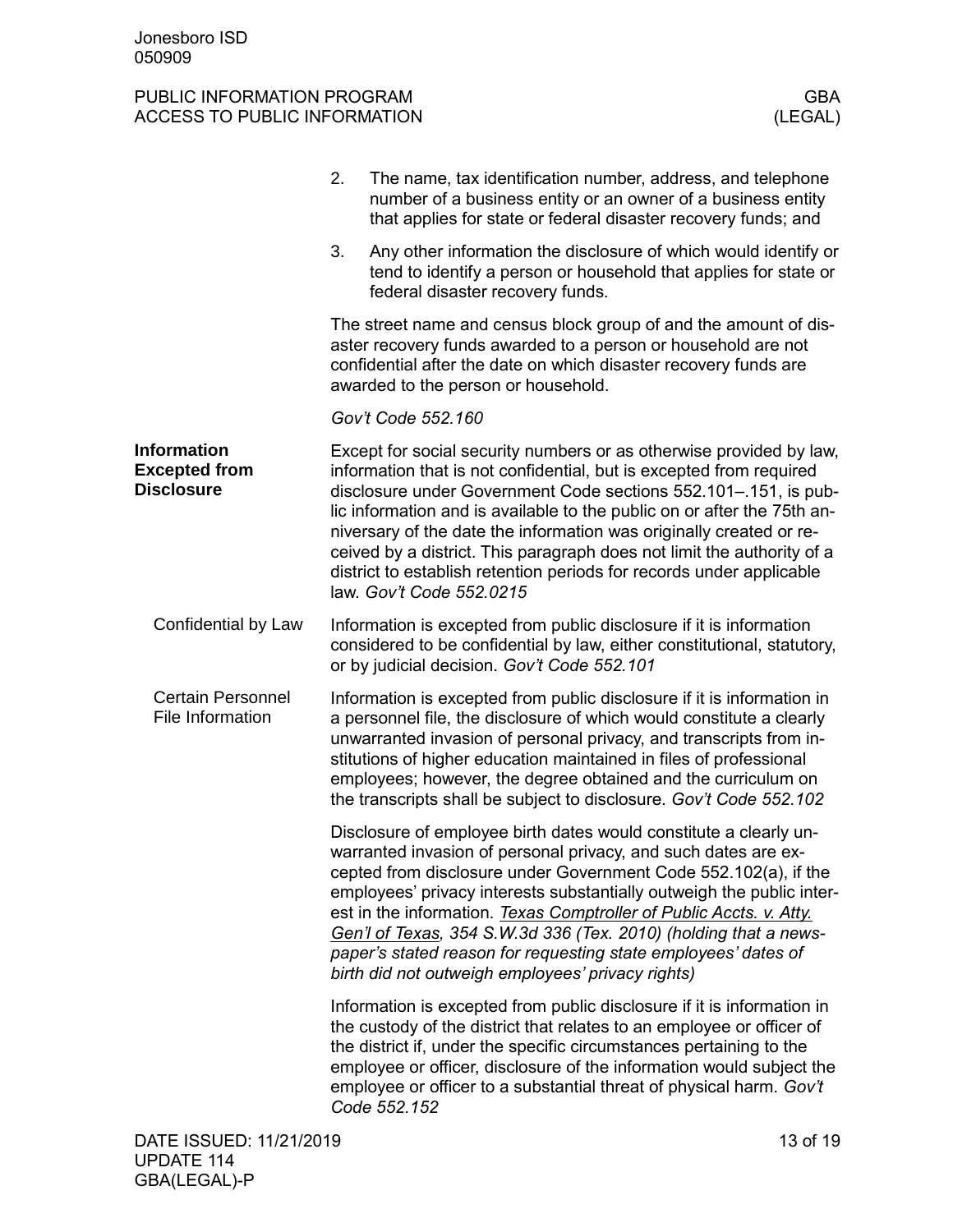<span id="page-13-1"></span><span id="page-13-0"></span>

| Jonesboro ISD<br>050909                                                                    |                                                                                                                                                                                                                                                                                                                                                                                                                                                                                                            |  |
|--------------------------------------------------------------------------------------------|------------------------------------------------------------------------------------------------------------------------------------------------------------------------------------------------------------------------------------------------------------------------------------------------------------------------------------------------------------------------------------------------------------------------------------------------------------------------------------------------------------|--|
| PUBLIC INFORMATION PROGRAM<br><b>GBA</b><br><b>ACCESS TO PUBLIC INFORMATION</b><br>(LEGAL) |                                                                                                                                                                                                                                                                                                                                                                                                                                                                                                            |  |
| <b>Information Relating</b><br>to Litigation                                               | Information is excepted from public disclosure if it is information re-<br>lating to litigation of a civil or criminal nature to which a district is, or<br>may be, a party or to which an officer or employee of the district, as<br>a consequence of the office or employment, is or may be a party,<br>but only if the litigation is pending or reasonably anticipated at the<br>time the district's public information officer receives the request.<br>Gov't Code 552.103                             |  |
| <b>Information Related</b><br>to Competition or<br><b>Bidding</b>                          | Information is excepted from public disclosure if the district demon-<br>strates that the release of the information would harm its interests<br>by providing an advantage to competitors or bidders in a particular<br>ongoing competitive situation or in a particular competitive situation<br>where the district establishes the situation at issue is set to reoccur<br>or there is a specific and demonstrable intent to enter into the com-<br>petitive situation again in the future.              |  |
| Parades,<br>Concerts, and<br>Entertainment<br>Events                                       | Information relating to the receipt or expenditure of public or other<br>funds by a district for a parade, concert, or other entertainment<br>event paid for in whole or part with public funds is not excepted<br>from public disclosure. A person, including a district, may not in-<br>clude a provision in a contract related to an event that prohibits or<br>would otherwise prevent the disclosure of this information. A con-<br>tract provision that violates Government Code 552.104(c) is void. |  |
|                                                                                            | Gov't Code 552.104(a), (c)                                                                                                                                                                                                                                                                                                                                                                                                                                                                                 |  |
| Certain Information<br>on Real or Personal<br>Property                                     | Information is excepted from public disclosure if it is information re-<br>lating to the location of real or personal property for a public pur-<br>pose prior to public announcement of the project, or information<br>pertaining to appraisals or purchase price of real or personal prop-<br>erty for a public purpose prior to the formal award of contracts for<br>the property. Gov't Code 552.105                                                                                                   |  |
| Drafts Involving<br>Legislation                                                            | A draft or working paper involved in the preparation of proposed<br>legislation is excepted from public disclosure. Gov't Code 552.106                                                                                                                                                                                                                                                                                                                                                                     |  |
| Attorney-Client<br>Information                                                             | Information is excepted from public disclosure if it is information a<br>district's attorney is prohibited from disclosing because of a duty to<br>the district under the Texas Rules of Evidence or the Texas Discipli-<br>nary Rules of Professional Conduct or information that a court or-<br>der has prohibited from disclosure. Gov't Code 552.107                                                                                                                                                   |  |
| Certain Information<br>from Law<br>Enforcement                                             | Under certain circumstances, information (except basic information<br>about an arrested person, an arrest, or a crime) held by a law en-<br>forcement agency or prosecutor is excepted from public disclosure<br>if it is:                                                                                                                                                                                                                                                                                 |  |
|                                                                                            | Information that deals with detection, investigation, or prose-                                                                                                                                                                                                                                                                                                                                                                                                                                            |  |

<span id="page-13-5"></span><span id="page-13-4"></span><span id="page-13-3"></span><span id="page-13-2"></span>on, investigation, or pi cution of crime; and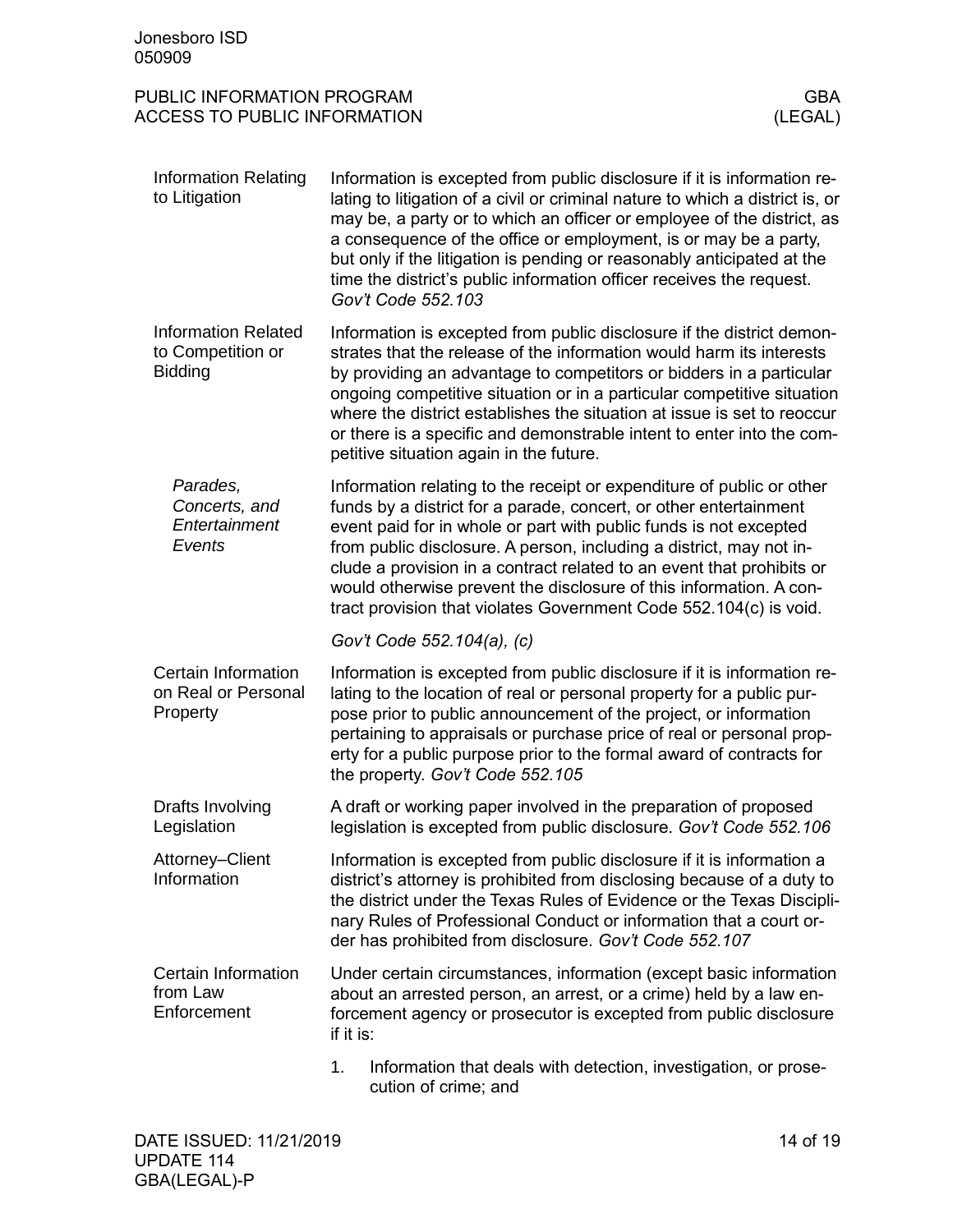<span id="page-14-6"></span><span id="page-14-5"></span><span id="page-14-4"></span><span id="page-14-3"></span><span id="page-14-2"></span><span id="page-14-1"></span><span id="page-14-0"></span>

|                                                           | 2.<br>An internal record or notation that is maintained for internal<br>use in matters relating to law enforcement or prosecution.                                                                                                                                                                                                                                                                                                                                                                            |  |
|-----------------------------------------------------------|---------------------------------------------------------------------------------------------------------------------------------------------------------------------------------------------------------------------------------------------------------------------------------------------------------------------------------------------------------------------------------------------------------------------------------------------------------------------------------------------------------------|--|
|                                                           | Gov't Code 552.108                                                                                                                                                                                                                                                                                                                                                                                                                                                                                            |  |
| Private<br>Correspondence of<br><b>Elected Official</b>   | Private correspondence and communications of an elected office<br>holder relating to matters the disclosure of which would constitute<br>an invasion of privacy are excepted from public disclosure. Gov't<br>Code 552.109                                                                                                                                                                                                                                                                                    |  |
| <b>Trade Secrets</b>                                      | Except as provided by Government Code 552.0222 (disclosure of<br>contracting information), information is excepted from public disclo-<br>sure if it is demonstrated based on specific factual evidence that<br>the information is a "trade secret," as that term is defined by Gov-<br>ernment Code 552.110(a). Gov't Code 552.110(b)                                                                                                                                                                        |  |
| <b>Certain Commercial</b><br>and Financial<br>Information | Except as provided by Government Code 552.0222 (disclosure of<br>contracting information), commercial or financial information for<br>which it is demonstrated based on specific factual evidence that<br>disclosure would cause substantial competitive harm to the person<br>from whom the information was obtained is excepted from public<br>disclosure. Gov't Code 552.110(c)                                                                                                                            |  |
| Proprietary<br>Information                                | Except as provided by Government Code 552.0222 (disclosure of<br>contracting information), information submitted to a district by a<br>vendor, contractor, potential vendor, or potential contractor in re-<br>sponse to a request for a bid, proposal, or qualification is excepted<br>from public disclosure if the vendor, contractor, potential vendor, or<br>potential contractor demonstrates the information is proprietary in-<br>formation under Government Code 552.1101. Gov't Code<br>552.1101(a) |  |
| Certain Memoranda                                         | An interagency or intra-agency memoranda or letters that would<br>not be available by law to a party in litigation with a district is ex-<br>cepted from public disclosure. Gov't Code 552.111; City of Garland<br>v. Dallas Morning News, 22 S.W.3d 351 (Tex. 2000) (concluding<br>that the deliberative process privilege, incorporated into the excep-<br>tion found at Government Code 552.111, exempts communications<br>related to a governmental agency's policymaking)                                |  |
| <b>Audit Working</b><br>Paper                             | An audit working paper of an audit performed by the district auditor,<br>including any audit relating to the criminal history background<br>check of a public school employee, is excepted from public disclo-<br>sure. If information in an audit working paper is also maintained in<br>another record, that other record is not excepted. Gov't Code<br>552.116                                                                                                                                            |  |
| <b>Certain Personal</b><br>Information                    | Information is excepted from public disclosure if it is information<br>that relates to the home address, home telephone number, emer-                                                                                                                                                                                                                                                                                                                                                                         |  |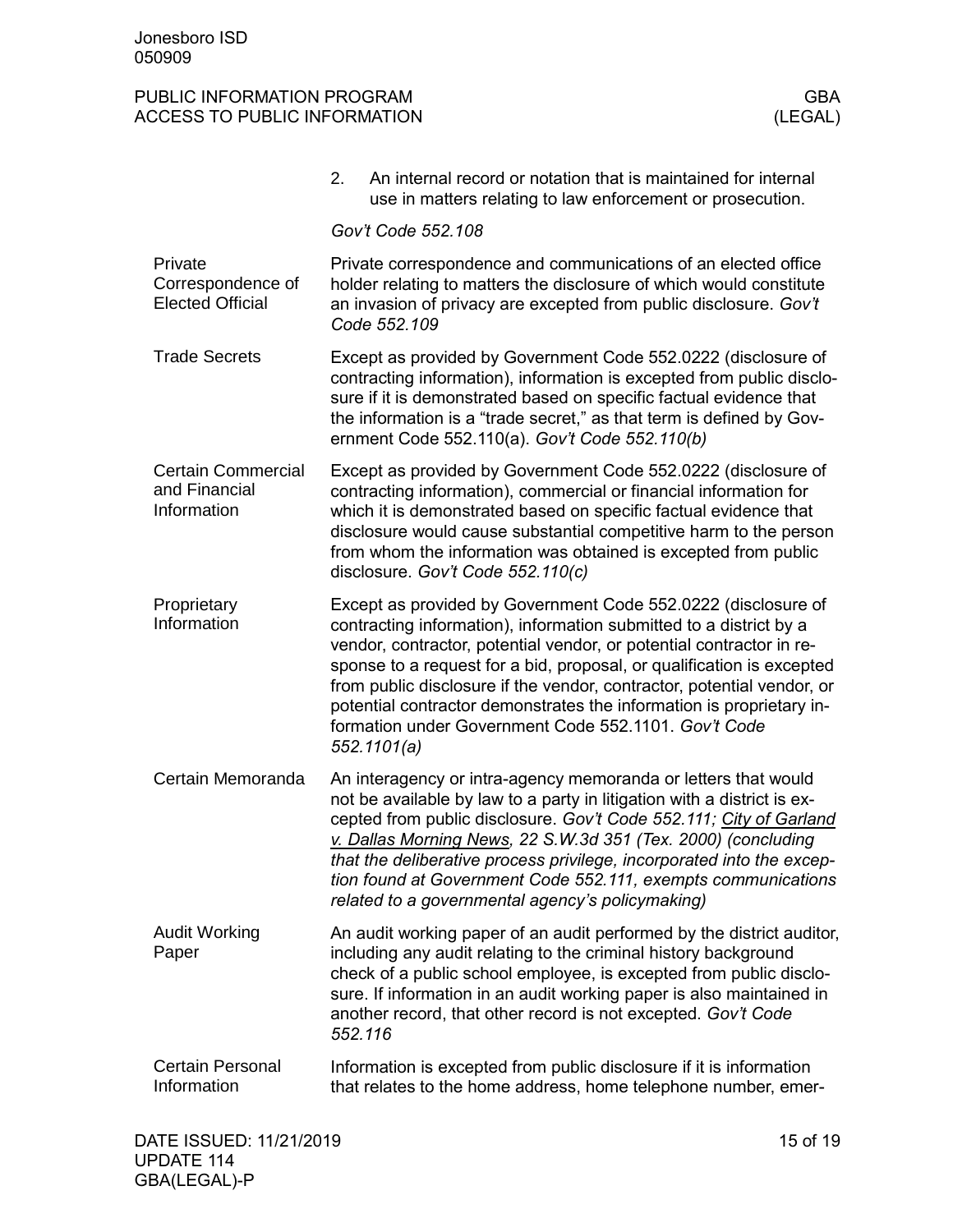<span id="page-15-2"></span><span id="page-15-1"></span><span id="page-15-0"></span>

|                                | gency contact information, or social security number of the follow-<br>ing persons, or that reveals whether the person has family mem-<br>bers:                                                                                      |  |
|--------------------------------|--------------------------------------------------------------------------------------------------------------------------------------------------------------------------------------------------------------------------------------|--|
|                                | 1.<br>A current or former district employee or board member, ex-<br>cept as provided by Government Code 552.024 [see Personal<br>Information, above]; or                                                                             |  |
|                                | A peace officer or commissioned security officer.<br>2.                                                                                                                                                                              |  |
|                                | See Government Code 552.117(a) for the complete list of persons<br>whose personal information is excepted from public disclosure.                                                                                                    |  |
|                                | Gov't Code 552.117                                                                                                                                                                                                                   |  |
| Photograph of<br>Peace Officer | A photograph that depicts a peace officer, the release of which<br>would endanger the life or physical safety of the officer, is excepted<br>from public disclosure unless:                                                          |  |
|                                | 1.<br>The officer is under indictment or charged with an offense by<br>information;                                                                                                                                                  |  |
|                                | 2.<br>The officer is a party in a fire or police civil service hearing or<br>a case in arbitration; or                                                                                                                               |  |
|                                | 3.<br>The photograph is introduced as evidence in a judicial pro-<br>ceeding.                                                                                                                                                        |  |
|                                | If a photograph is exempt from public disclosure as described<br>above, it may be made public only if the officer gives written con-<br>sent.                                                                                        |  |
|                                | Gov't Code 552.119                                                                                                                                                                                                                   |  |
| <b>Testing Items</b>           | A test item developed by a state-funded educational institution is<br>excepted from public disclosure. Gov't Code 552.122                                                                                                            |  |
| Certain Library<br>Records     | A record of a library or library system that identifies or serves to<br>identify a person who requested, obtained, or used a library mate-<br>rial or service is excepted from public disclosure, unless the record<br>is disclosed: |  |
|                                | 1.<br>Because the library determines that disclosure is reasonably<br>necessary for the operation of the library and the records are<br>not confidential under other state or federal law;                                           |  |
|                                | 2.<br>To a person with a special right of access under Government<br>Code 552.023; or                                                                                                                                                |  |
|                                | To a law enforcement agency or prosecutor under a court or-<br>3.<br>der or subpoena.                                                                                                                                                |  |
|                                | Gov't Code 552.124                                                                                                                                                                                                                   |  |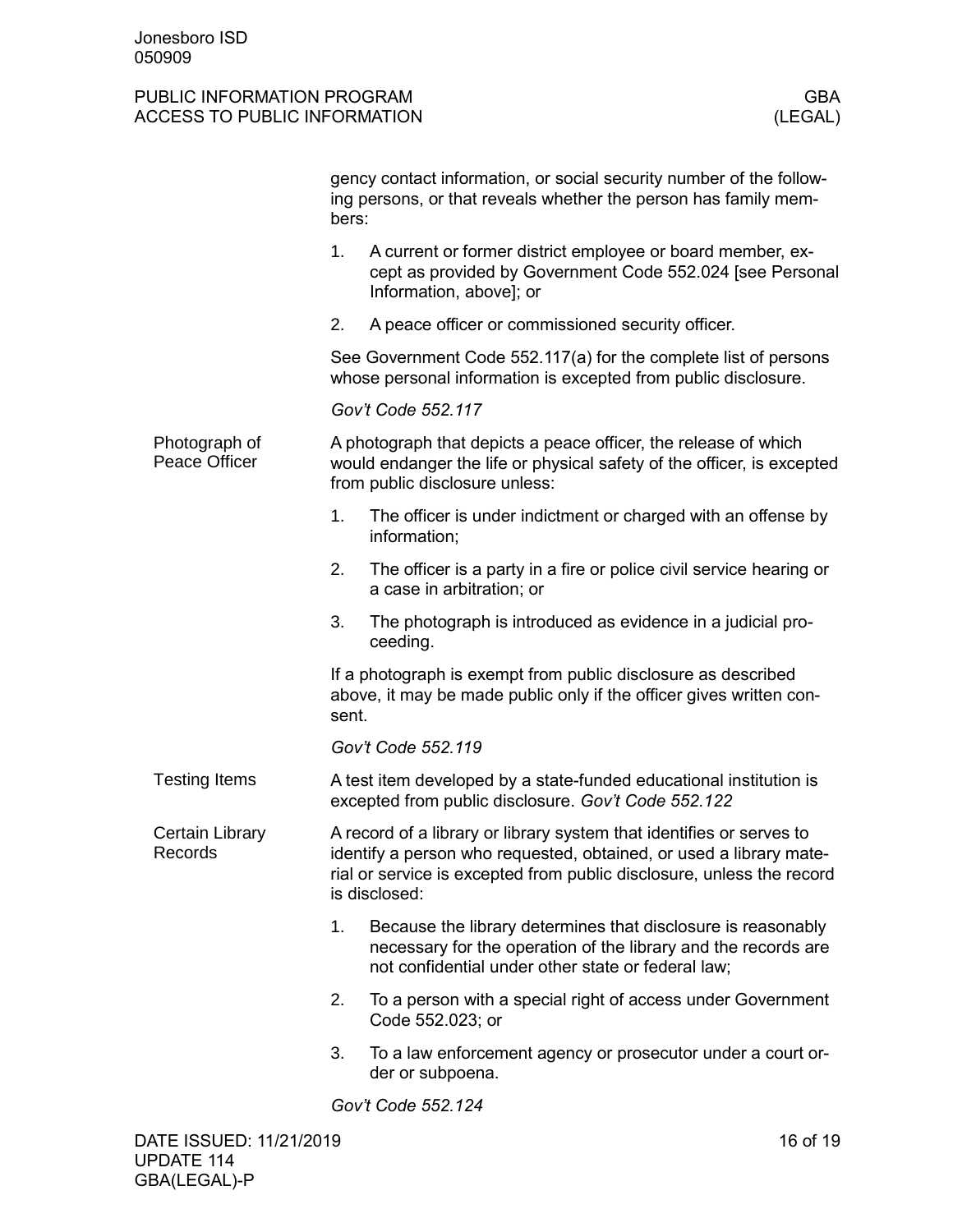<span id="page-16-2"></span><span id="page-16-1"></span><span id="page-16-0"></span>

| Superintendent<br>Applicants                                                     | The name of an applicant for superintendent is excepted from pub-<br>lic disclosure, except a board must give public notice of the name<br>or names of the finalists being considered for that position at least<br>21 days before the date of the meeting at which final action or a<br>vote is to be taken on the applicant's employment. Gov't Code<br>552.126                                                                                                                                                                                                |                                                                                                                                                                                                                                                                               |  |
|----------------------------------------------------------------------------------|------------------------------------------------------------------------------------------------------------------------------------------------------------------------------------------------------------------------------------------------------------------------------------------------------------------------------------------------------------------------------------------------------------------------------------------------------------------------------------------------------------------------------------------------------------------|-------------------------------------------------------------------------------------------------------------------------------------------------------------------------------------------------------------------------------------------------------------------------------|--|
| <b>Certain Motor</b><br>Vehicle and<br>Personal<br>Identification<br>Information | Information is excepted from public disclosure if the information re-<br>lates to:                                                                                                                                                                                                                                                                                                                                                                                                                                                                               |                                                                                                                                                                                                                                                                               |  |
|                                                                                  | 1.                                                                                                                                                                                                                                                                                                                                                                                                                                                                                                                                                               | A motor vehicle operator's or driver's license or permit issued<br>by an agency of this state or another state or country;                                                                                                                                                    |  |
|                                                                                  | 2.                                                                                                                                                                                                                                                                                                                                                                                                                                                                                                                                                               | A motor vehicle title or registration issued by an agency of this<br>state or another state or country; or                                                                                                                                                                    |  |
|                                                                                  | 3.                                                                                                                                                                                                                                                                                                                                                                                                                                                                                                                                                               | A personal identification document issued by an agency of<br>this state, another state or country, or a local agency author-<br>ized to issue an identification document.                                                                                                     |  |
|                                                                                  | The motor vehicle record information described above may be re-<br>leased only in accordance with Transportation Code Chapter 730.                                                                                                                                                                                                                                                                                                                                                                                                                               |                                                                                                                                                                                                                                                                               |  |
|                                                                                  | Subject to Transportation Code Chapter 730 (the Motor Vehicle<br>Records Disclosure Act), a district may redact motor vehicle or<br>driver license information under this provision from any information<br>the district discloses without the necessity of requesting a decision<br>from the attorney general. The district shall provide the information<br>specified at Government Code 552.130 to the requestor on a form<br>prescribed by the attorney general. The requestor is entitled to<br>seek a decision from the attorney general about the matter. |                                                                                                                                                                                                                                                                               |  |
|                                                                                  |                                                                                                                                                                                                                                                                                                                                                                                                                                                                                                                                                                  | Gov't Code 552.130; Atty. Gen. ORD 684 (2009)                                                                                                                                                                                                                                 |  |
| Individuals Who<br>Inform of Violations<br>of Law                                | An informer's name or information that would substantially reveal<br>the identity of an informer is excepted from public disclosure, un-<br>less:                                                                                                                                                                                                                                                                                                                                                                                                                |                                                                                                                                                                                                                                                                               |  |
|                                                                                  | 1.                                                                                                                                                                                                                                                                                                                                                                                                                                                                                                                                                               | The informer consents. If the informer is a student or former<br>student, consent may also be given by the informer's legal<br>guardian or spouse; or                                                                                                                         |  |
|                                                                                  | 2.                                                                                                                                                                                                                                                                                                                                                                                                                                                                                                                                                               | The informer planned, initiated, or participated in the possible<br>violation.                                                                                                                                                                                                |  |
|                                                                                  |                                                                                                                                                                                                                                                                                                                                                                                                                                                                                                                                                                  | "Informer" means a student or former student or an employee or<br>former employee of a district who has furnished a report of another<br>person's possible violation of criminal, civil, or regulatory law to the<br>district or the proper regulatory enforcement authority. |  |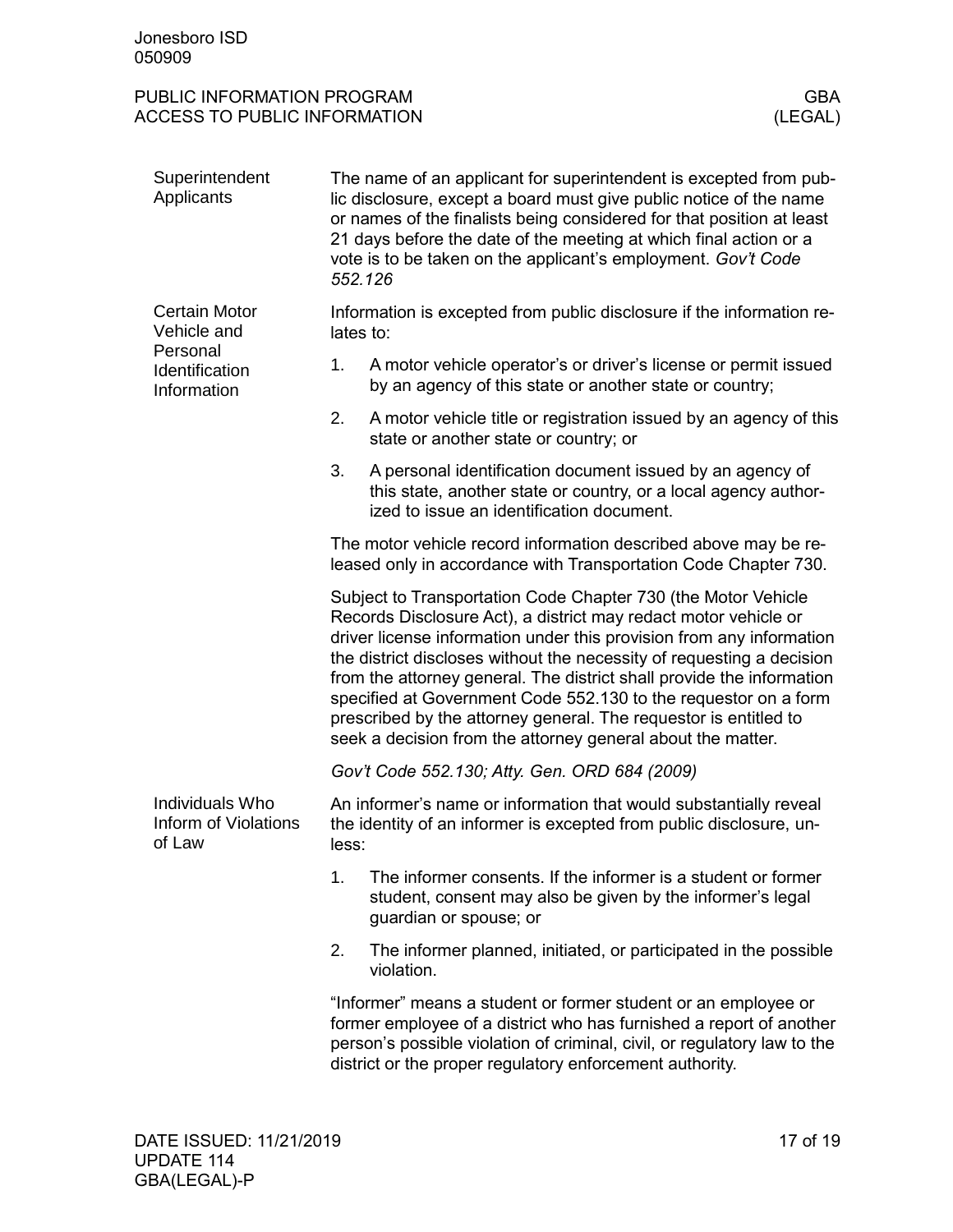<span id="page-17-2"></span><span id="page-17-1"></span><span id="page-17-0"></span>

|                                                |                                                                                                                                                                                                                                                                                                                                          | The informer's name may be made available to a law enforcement<br>agency or prosecutor for official purposes upon proper request,<br>made in compliance with applicable law and procedure. However,<br>this exception does not impair the confidentiality of information<br>considered to be confidential by law, including information ex-<br>cepted from disclosure under the PIA. |  |
|------------------------------------------------|------------------------------------------------------------------------------------------------------------------------------------------------------------------------------------------------------------------------------------------------------------------------------------------------------------------------------------------|--------------------------------------------------------------------------------------------------------------------------------------------------------------------------------------------------------------------------------------------------------------------------------------------------------------------------------------------------------------------------------------|--|
|                                                |                                                                                                                                                                                                                                                                                                                                          | Gov't Code 552.135                                                                                                                                                                                                                                                                                                                                                                   |  |
| Economic<br>Development<br><b>Negotiations</b> | lates to:                                                                                                                                                                                                                                                                                                                                | Information is excepted from public disclosure if it is information<br>that relates to economic development negotiations involving a<br>board and a business prospect that the board seeks to have lo-<br>cate, stay, or expand in or near a district and the information re-                                                                                                        |  |
|                                                | 1.                                                                                                                                                                                                                                                                                                                                       | A trade secret of the business prospect; or                                                                                                                                                                                                                                                                                                                                          |  |
|                                                | 2.                                                                                                                                                                                                                                                                                                                                       | Commercial or financial information for which it is demon-<br>strated based on specific factual evidence that disclosure<br>would cause substantial competitive harm to the person from<br>whom the information was obtained.                                                                                                                                                        |  |
|                                                | Gov't Code 552.131(a)                                                                                                                                                                                                                                                                                                                    |                                                                                                                                                                                                                                                                                                                                                                                      |  |
|                                                | Unless and until an agreement is made with the business prospect,<br>information about a financial or other incentive being offered to a<br>business prospect by a board or by another person is excepted<br>from public disclosure.                                                                                                     |                                                                                                                                                                                                                                                                                                                                                                                      |  |
|                                                | After an agreement is made, information about a financial or other<br>incentive being offered is no longer exempted from public disclo-<br>sure if the information is about a financial or other incentive being<br>offered to the business prospect:                                                                                    |                                                                                                                                                                                                                                                                                                                                                                                      |  |
|                                                | 1.                                                                                                                                                                                                                                                                                                                                       | By a board; or                                                                                                                                                                                                                                                                                                                                                                       |  |
|                                                | 2.                                                                                                                                                                                                                                                                                                                                       | By another person, if the financial or other incentive may di-<br>rectly or indirectly result in the expenditure of public funds by<br>a district or a reduction in revenue received by the district<br>from any source.                                                                                                                                                             |  |
|                                                | Gov't Code 552.131(b), (c)                                                                                                                                                                                                                                                                                                               |                                                                                                                                                                                                                                                                                                                                                                                      |  |
| <b>Computer Network</b><br>Security            | Information is excepted from public disclosure if it is information<br>that relates to computer network security, to network security infor-<br>mation that is restricted under Government Code 2059.055, or to<br>the design, operation, or defense of a computer network. [See Se-<br>curity Information, above] Gov't Code 552.139(a) |                                                                                                                                                                                                                                                                                                                                                                                      |  |
| <b>Social Security</b><br><b>Numbers</b>       | The social security number of a living person is excepted from pub-<br>lic disclosure. The social security number of a living person other                                                                                                                                                                                               |                                                                                                                                                                                                                                                                                                                                                                                      |  |